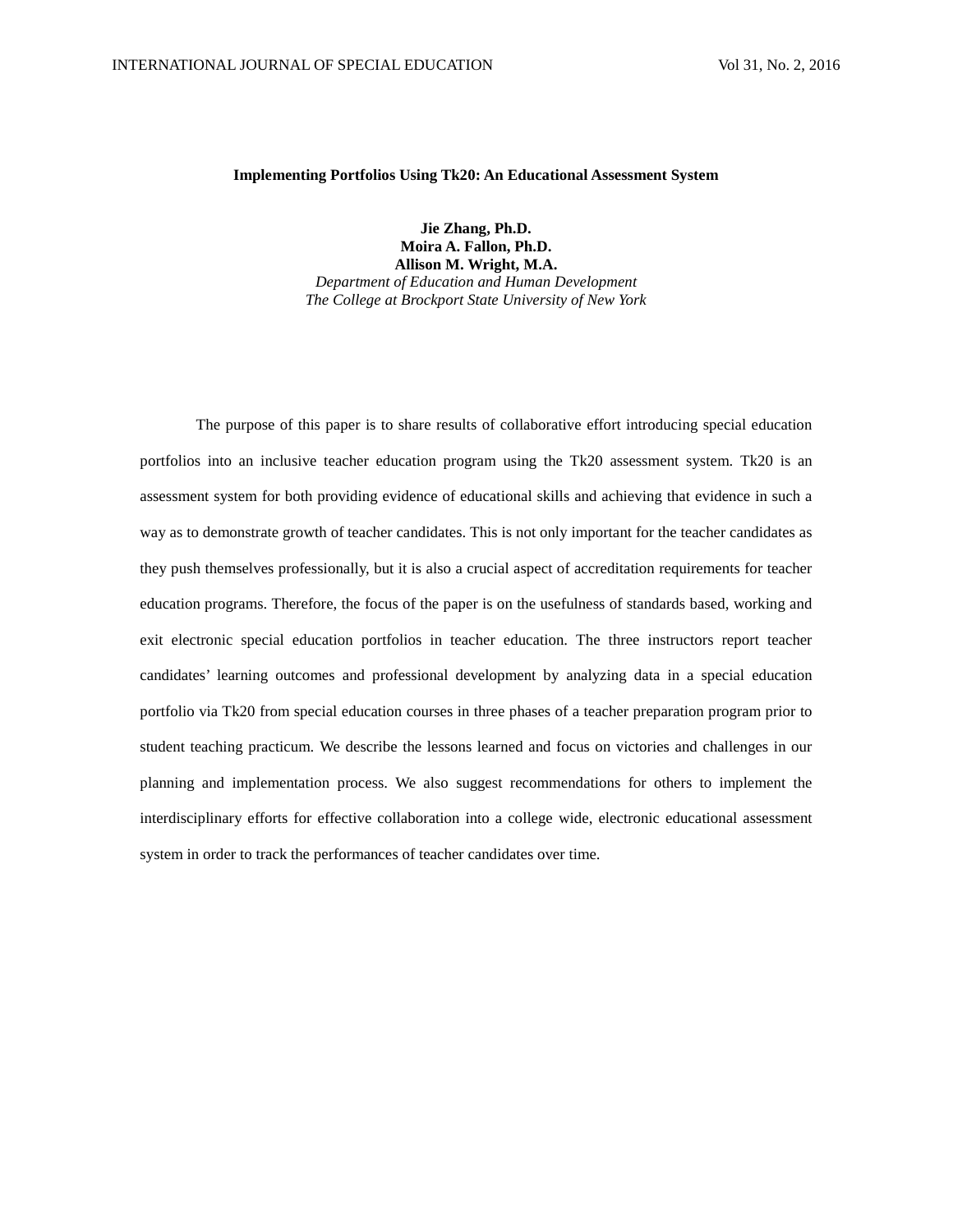#### **Introduction**

In many, if not most cases, teacher candidates from any given country are different in a variety of cultural ways from one another and from their instructors (Brown, 2010). These teacher candidates are active learners with unique backgrounds and skills. They have multi-layered lives with increasing demands and responsibilities and they move at a hectic pace. They juggle competing interests, the least of which might be their college course demands. Often, they are more technologically savvy than their instructors in the use of multimedia and communication tools. It is the role of the college instructor, however, to capture the quality of the student performance often in relationship to program or college standards. The difficulty for most teacher education programs is how to accurately evaluate the ever changing performance of each teacher candidate across time (Fallon, Wright, Lalonde, & Browning, 2012).

Ecology of technology use is rapidly changing across the globe. With increasingly diverse college classrooms in every country, technology integration is both a challenge and an opportunity (Zhang, J., Fallon, M., & Russo, T., 2015). New technology has colleges and universities rethinking the tools to manage the ever changing needs of program assessments. Of critical importance is the alignment of curriculum, instruction, and assessment. Regardless of the discipline or the country in which the program originates, the content must be taught so that all teacher candidates have the opportunity to understand the information and are given the chance to demonstrate their knowledge and skills. Using these instructional strategies, the instructor role seems to shift, from that of a director or controller of the intake of learning to that of a facilitator or provider of learning opportunities. This shift in role for the instructors can better mesh with the salient characteristics of diverse learners and improve the quality of the learning process for all (Fallon & Brown, 2010).

#### *What is the usefulness of special education portfolios and Tk20?*

Tk20 is a comprehensive learning outcomes software tool purchased to support the assessment of student learning on college campuses using an archive that acts as an electronic portfolio of the teacher candidate's cumulative performances. Tk20's functionality includes support for defining goals and outcomes related to college and program mission, mapping of the outcomes to curriculum, support of course-based assessments with rubrics aligned to professional and state standards, surveys, field and clinical experience assessments completed by supervisors and faculty, reporting, and tracking of data driven decisions. This is an assessment system for both providing evidence of educational skills and archiving that evidence in such a way as to demonstrate growth of teacher candidates (Fallon, Lalonde, Wright, & Browning, 2012). The system enables assessment at the student,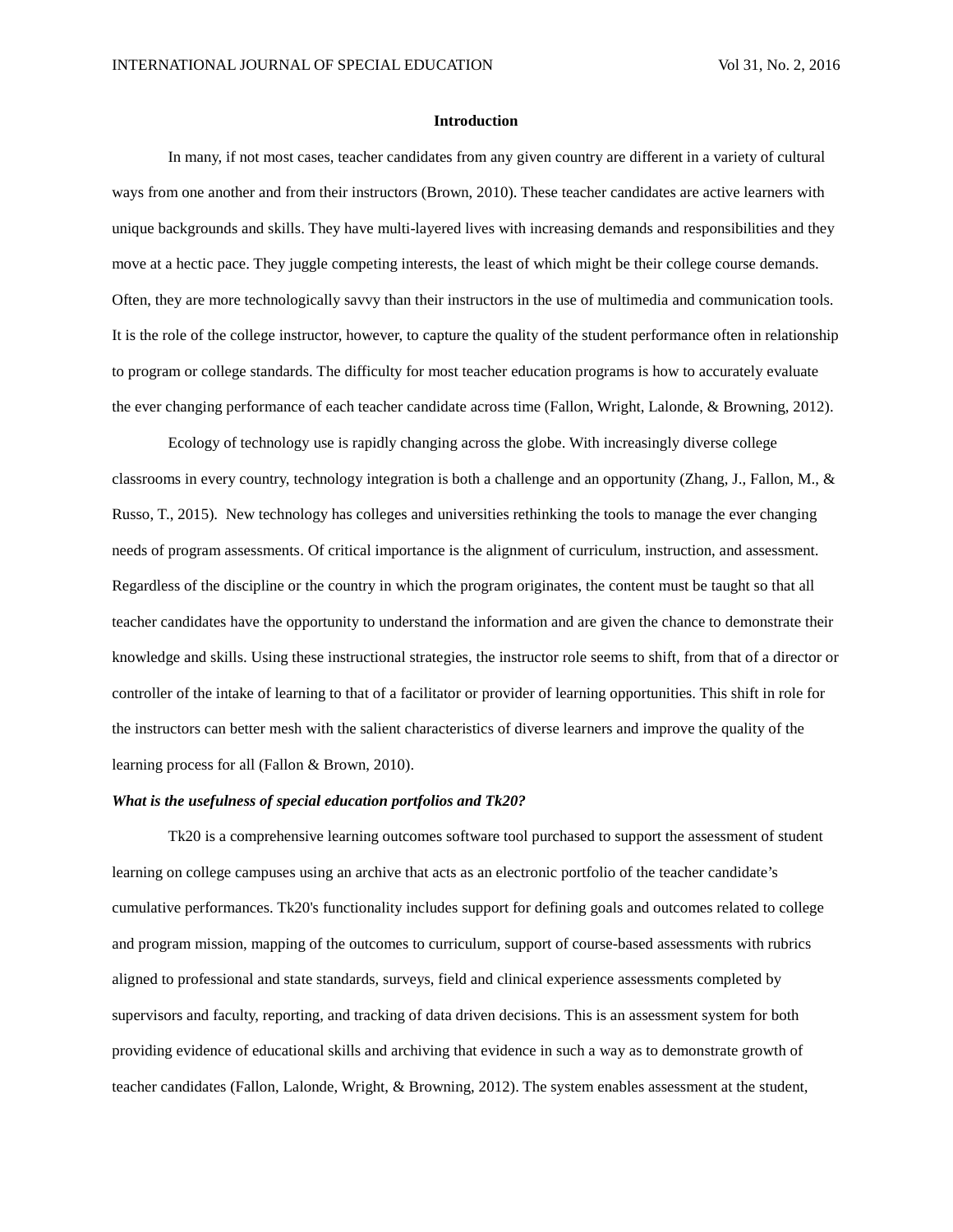program, and unit levels, with data collected at the student level and aggregated for review at the program and unit levels for successful national accreditation by the National Council for the Accreditation of Teacher Educators (NCATE), which is now transferred to the Council for the Accreditation of Educator Preparation (CAEP).

Portfolios in teacher education, such as the special education portfolio used in this project, have several unique features that are of importance to any teacher education program in the world. They are flexible, allowing the contents to reflect the uniqueness of the teacher candidate and the individual path of the program. They allow a teacher candidate to document his/her progression from introductory level to mastery of professional skills or to extend the development of the teaching performance from an initial level in coursework to integration in the internship experience. In an electronic assessment system, the contents are permanently archived, yet easily accessible to the teacher candidate and any other person with whom the teacher candidate wishes to share. Tk20 allows for unlimited number of Presentations Portfolios, pulling artifacts from a variety of sources in multiple versions and reflecting multiple viewpoints for both teacher candidates and instructors.

This means instructors incorporate into their teaching course assessments that assist teacher candidates to preview, organize, understand, remember, and retrieve critical concepts. These assessments can be correlated into a presentation portfolio using Tk20 on any given topic or concept. By incorporating presentation portfolios into their teaching, instructors literally teach student how to understand, apply, and demonstrate their skills in any content area. Thus, teacher candidates can apply the same techniques to their studying and the retrieval of the information in test situations. For any teacher candidate, the ability to do self-evaluation on their teaching practices is critical (Fallon, Ackley, & Brown, 2003). A major influence upon a teacher's sense of self as a professional is their ability to reflect upon their dispositions, knowledge, and professional skills using reflection and self-analysis. Thus, teacher education instructors can require the addition of reflection and self-evaluations to the portfolio. This means to incorporate that self-evaluation into the portfolio, making specific plans for future changes that promote the learning of all teacher candidates.

Standards from several professional organizations are embedded into each assignment on Tk20. The flexibility of Tk20 allowed the integration of the content major, along with our dual certification teacher education program. The challenge was developing a special education portfolio that meets content standards in English Language Arts, Foreign Languages, Mathematics, Social Studies, and the Sciences, along with standards for special education. The special education portfolio had to focus on meeting standards in special education. As a result,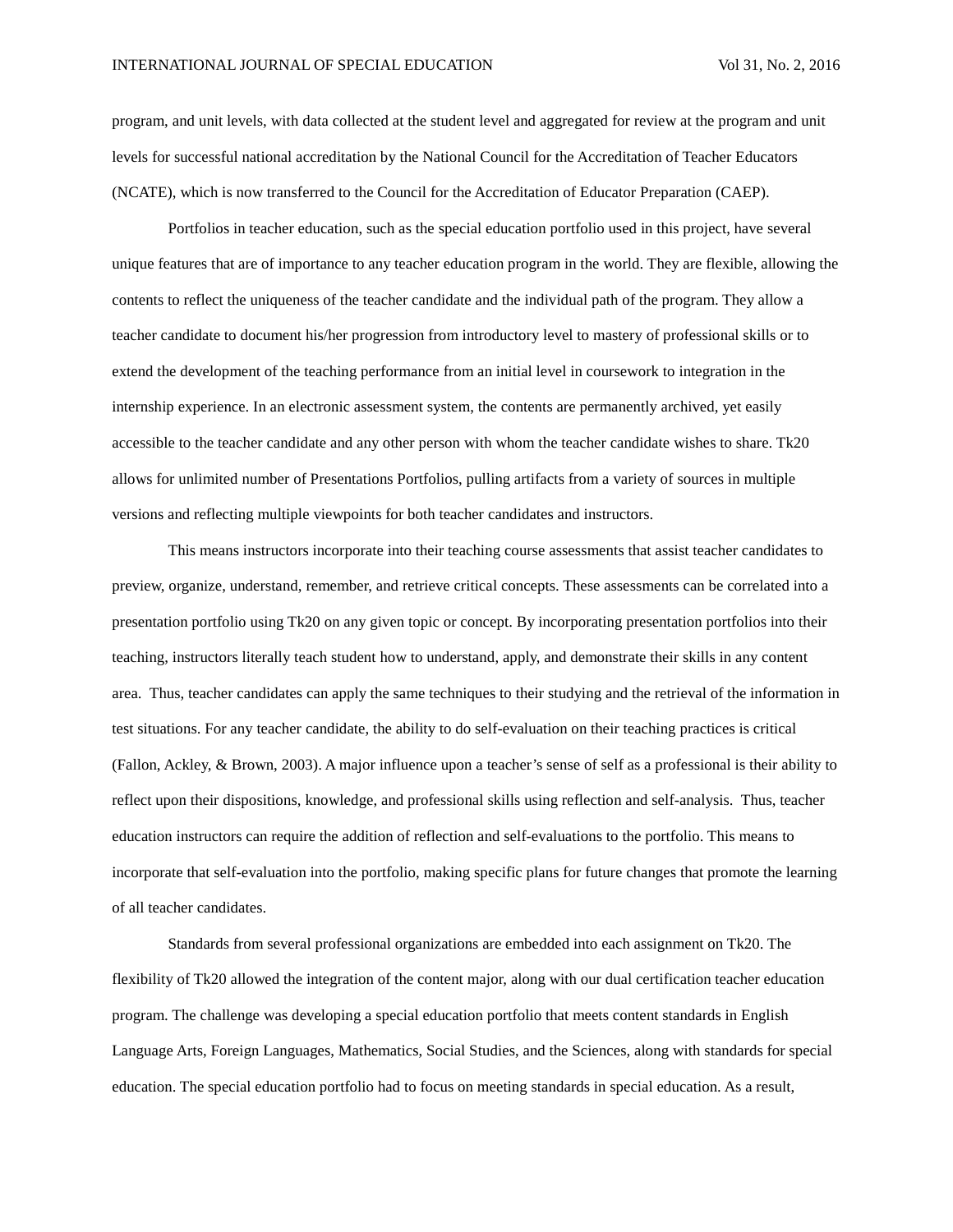faculty, assessment staff, and teacher candidates needed to collaborate in ways they never had before. Working across disciplines is an integral part of a major and minor, a scholarly self, what each person brings to education, and their passions in a multifaceted way. This collaboration led to greater understanding of each other's perspective and of the contribution to student success assessment can have.

# *What is the role of assessment in special education programs?*

The educational process has become a matter of compliance and fulfillment of requirements. This compliance view of education does not require much from the teacher candidates beyond recalling and recognizing key facts and skills, being able to paraphrase and summarize material provided by the instructor, and following directions well enough to provide the instructor "what they want." Instructors in inclusive classrooms recognize the unique individual within each student and work to motivate teacher candidates to participate by relating their individual experiences and perspectives with those reflected within the classroom community and curriculum. Developing uniform units of study can assist teacher candidates in recognizing what they already know and can do, anticipating the types of experiences they will have within a course or activity, and planning for their intentional involvement in the learning process (Parkison, 2010).

Accreditation systems have necessitated a re-thinking of the type and manner of assessments developed for individual courses and within programs. Learning to balance the teaching and learning process is the critical job of the college instructor. College instructors (Fallon, 2010) need to use instructional and assessment strategies that increase retention and retrieval of critical information in ways that were not used in the past. Developing an interdisciplinary assignment is necessary for potential special educators and should be based on planning, teaching, and assessing individual needs of learners using Response To Intervention (RTI) as model and data analysis.

For the special education portfolios, it is important that the teacher candidates were in charge of representing their mastery of meeting the Council for Exceptional Children (CEC) standards using artifacts they create. These artifacts served as examples of their professional growth throughout the program – from entrance into the program when they are being introduced to and practicing knowledge and skills necessary for teaching teacher candidates with disabilities to the final phase of student teaching.

To truly demonstrate "mastery" the teacher candidates must be able to read and understand the CEC standards, create instruction (for example) that reflects an understanding of the CEC standards, and then present and speak to what they have developed and how it meets the standards. If this process was too directed by college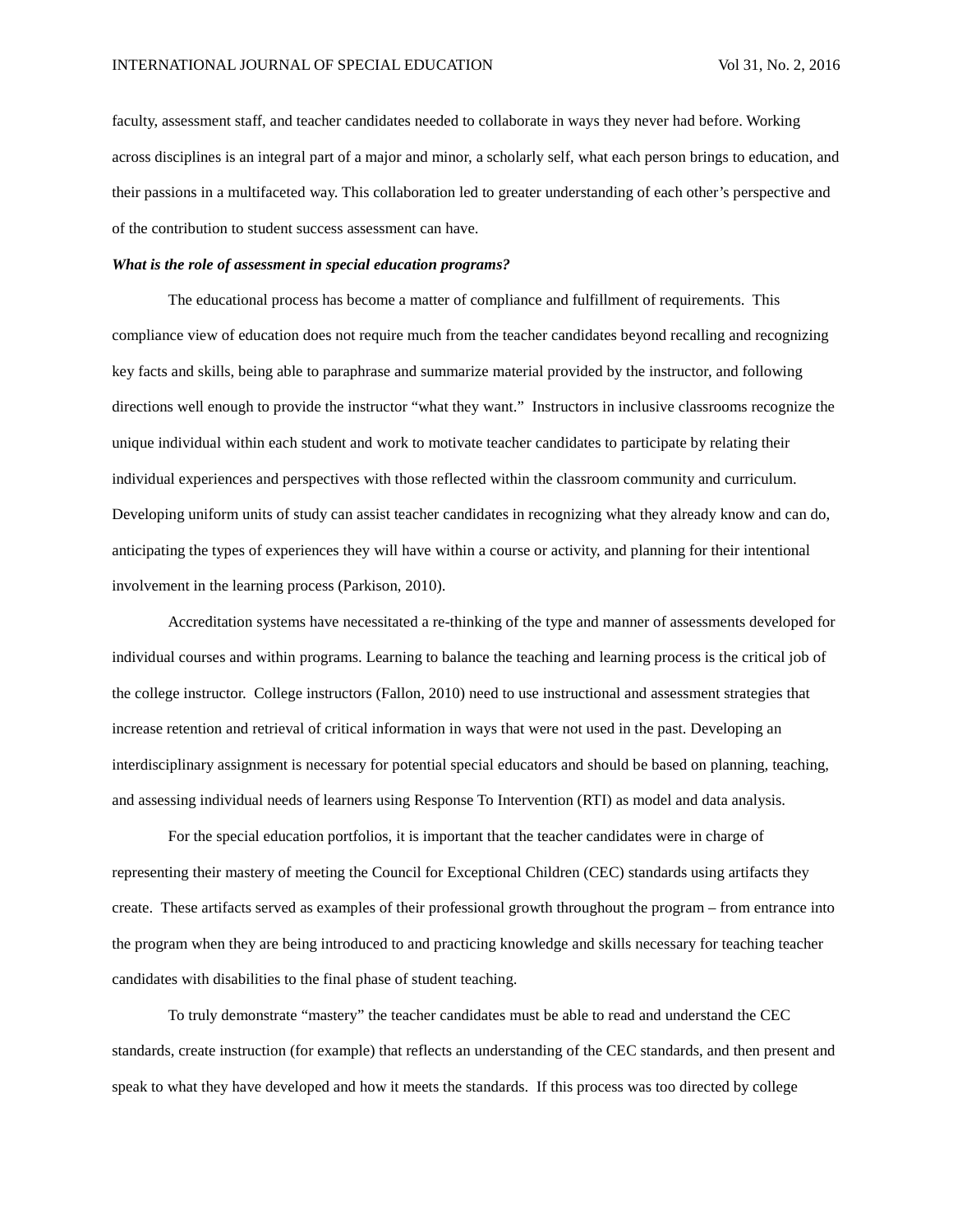supervisors in student teaching, the end result will represent a combination of the supervisors' and teacher candidates' mastery, not the teacher candidates' alone. This is not only important for the teacher candidates as they push themselves professionally, but it is also a crucial aspect of accreditation requirements for a program.

#### *Why have portfolios in Teacher Education programs?*

Inclusion programs have general education and teacher education integrated with each other, generally referred to as dual certification programs. Dual certification programs are similar to a double major. Within a dual certification program, the use of portfolios has long been a strategy used worldwide to document a teacher candidate's progress (Fallon, & Watts, 2001). There are two approved programs with majors in some area of general education and also in special education. Teacher education certification may also be available using an alternative path. Portfolios may be one method of documenting that a teacher candidate has demonstrated the skills necessary to reach certification through the alternative path. One example of this type of portfolio might be an inclusive unit and lesson plan portfolio, demonstrating the ability to plan and teach inclusively.

Teachers naturally feel a responsibility to teacher candidates to guide them and help them understand what our expectations are. Every instructor develops key assessments for his or her course based on course objectives and laid out in the syllabus. Tk20 can be used to share key assessment electronically with the teacher candidates in the class, for teacher candidates to share their work back to the instructor as evidence of meeting course requirements, and for the instructor to provide the teacher candidates with grades on their performance. Tk20 uses this process of sharing files between instructor and student electronically. Results are then archived with each student who then has an electronic academic record of his or her performance in the course. Why might teacher candidates want an assessment record of their performance developed? Every student has access to a complete record of their performance within a class and across a program. This may also be used in job hunting or as evidence of special education professional growth and development. One of the benefits of using Tk20 is the fact that teacher candidates will have access to work uploaded to Tk20 even after they have graduated. Empowering them now will ensure they have the skills they need to successfully use Tk20 to the fullest extent in their professional careers.

Most states have both conventional and alternative paths to certification that often use a portfolio as evidence of program completion. Most colleges and universities have approved programs requiring portfolios as partial fulfillment of requirements. This means they can recommend teacher candidate to states for certification upon conferring of the degree based on the evidence in the exit portfolio. The exit or Credential Portfolio demonstrates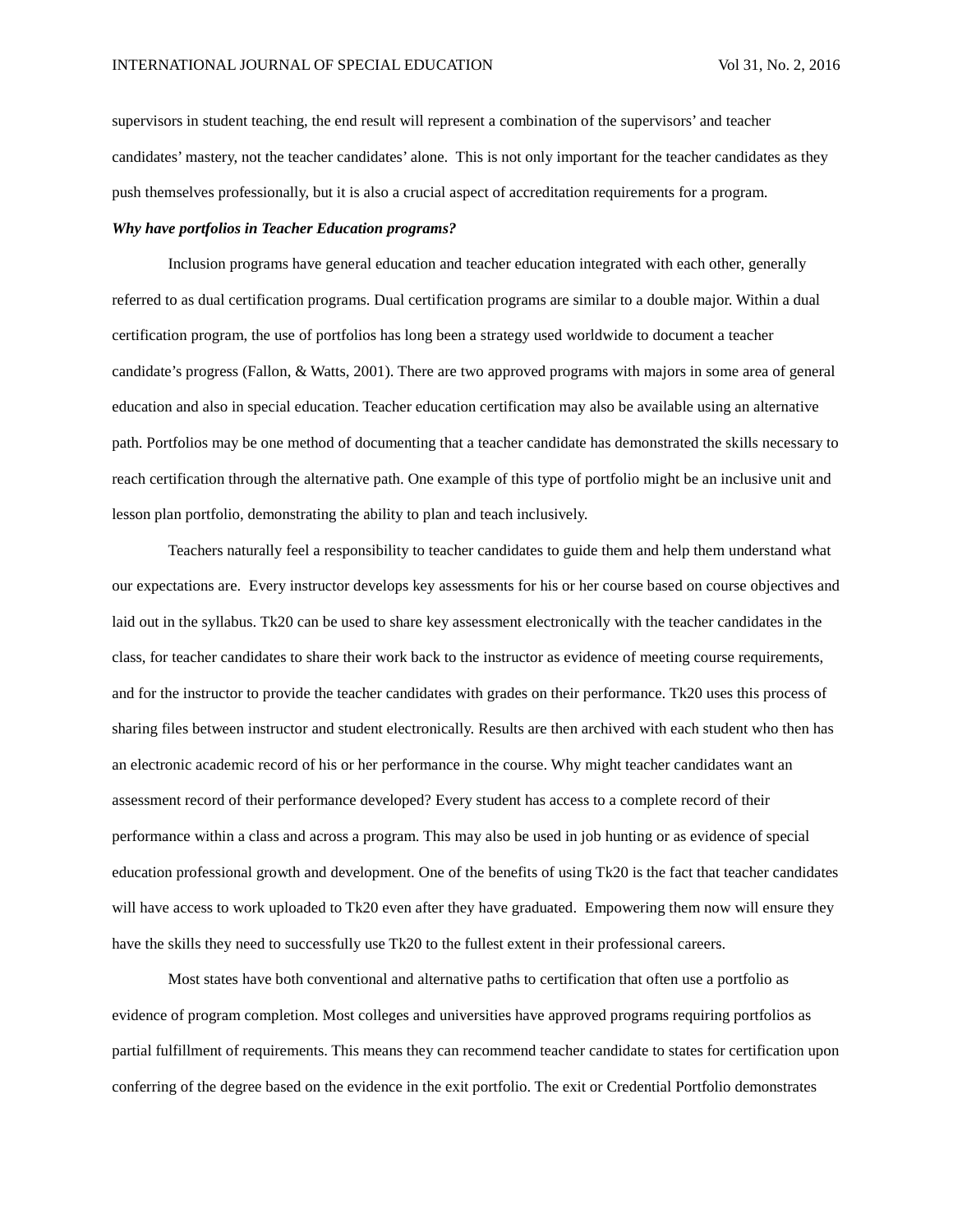that the teacher candidate's professional abilities and he/she meets standards for teaching in inclusive environments and in the core content areas. The portfolio may also be used as a Master Teacher Portfolio for National Board Certification or as a Showcase Portfolio for job hunting.

#### **Methods**

Accredited institutions must have programs that are consistent with national and international standards. In any given syllabus, course objectives are coded with whatever professional standards that are met within the course requirements. In the initial stage of this project, an extensive campus-wide needs assessment of student learning outcomes assessment needs was conducted at a medium size college in western New York in 2009-2010. Results of this needs assessment indicated a campus-wide need to have technology to support assessment of student learning from the planning stages, to data collection, data analysis, data review, data decision making, and tracking of program improvements based upon the data driven decisions. In 2011, Tk20, a comprehensive learning outcomes software tool, was purchased to support the assessment of student learning outcomes campus-wide (www.tk20.com). In the same way, the assessments on Tk20 are coded to the same standards as evidence of performance meeting those standards. In summary, instructors must predetermine the key assessments in a course that meet these standards, measure teacher candidates' performance on the assessments to those standards, and provide feedback to teacher candidates through an assessment system such as Tk20. Instructor training sessions were provided and a "soft rollout" for teacher candidates was planned in the following semester. The purpose of the trainings and soft rollout was to allow stakeholders time to learn the system and develop course based assessments.

Once the Tk20 system was ingrained into the teacher education program, the study was developed to better evaluate the effectiveness of key assessments and the Tk20 system. The purpose of this study was to explore the use of Tk20 as a platform of a special education portfolio in teacher education programs to prepare teacher candidates for meeting professional standards of the Council for Exceptional Children (CEC). This study was investigation on developing a special education portfolio using Tk20 in inclusive childhood and adolescence teacher education programs in a middle-sized public college located in the northeastern part of the United States. The research question to be explored was: Can a teacher preparation program demonstrate teacher candidates' professional performance and development by using a special education portfolio via Tk20?

# *Participants*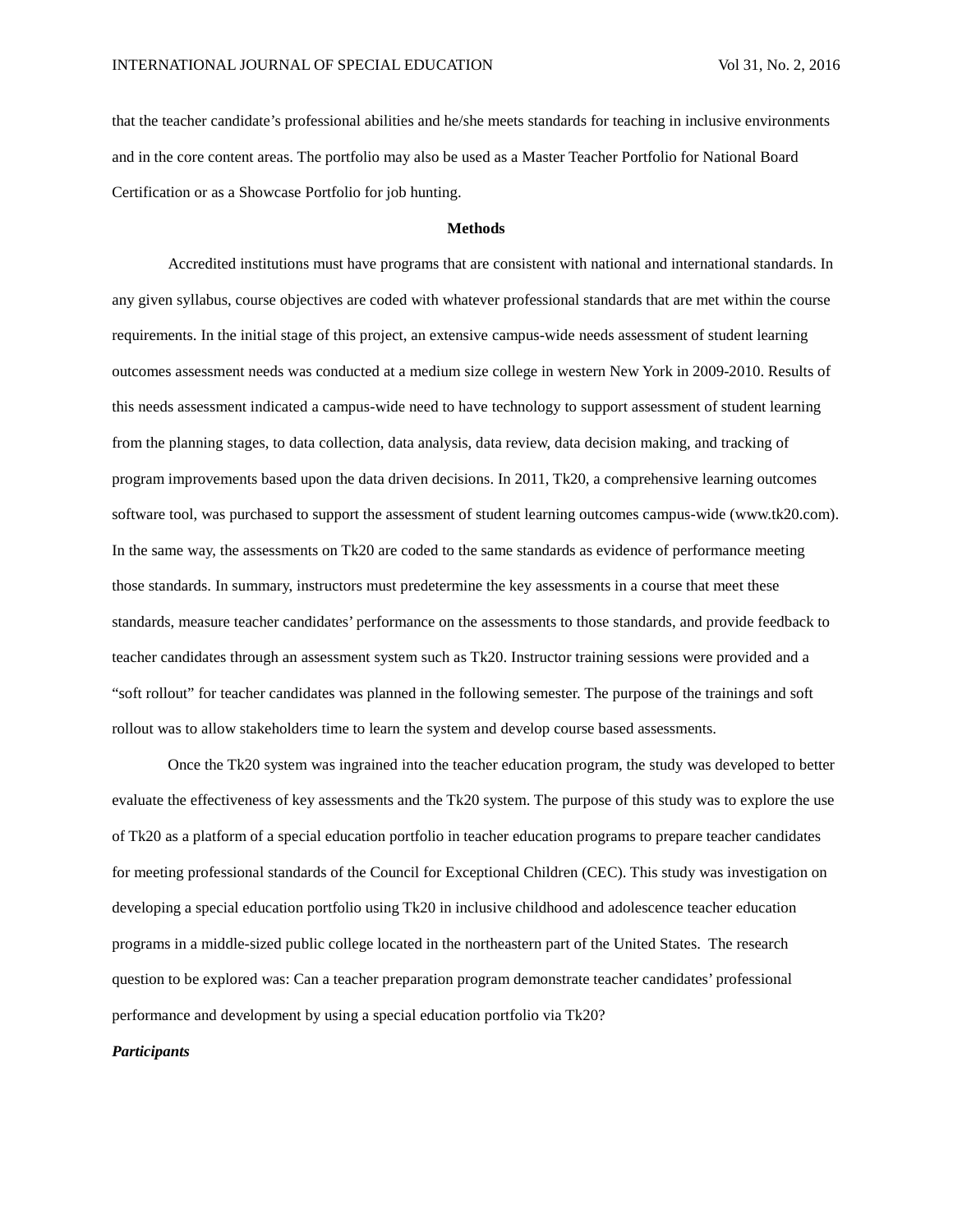Three instructors from inclusive childhood and adolescence teacher education programs in a middle-sized public college in the northeastern part of the United States participated in this study. All of the three instructors required their teacher candidates to submit core course work into electronic portfolios, and assess their teacher candidates' learning outcomes using the platform of Tk20.

#### *Procedures*

Based on the CEC 2001 preparation standards for special educators, a panel of three experts in special education developed core assessments across the special education courses and student teaching practicum during the four phases in the inclusive teacher education programs. All of the experts had doctoral degrees in special education, and had been teaching in the inclusive teacher education programs at the research site for three years or more. Each of the core assessments was initially developed by one instructor who taught the course. It was revised by the panel of experts for accuracy and appropriateness for the alignment with the CEC 2001 standards. Each of the core course assessments was then implemented in an all three special education courses designed to prepare teacher candidates for inclusive classrooms, including teaching students with disabilities. Table 1 indicates the alignment between the core course assessments and the CEC 2001 standards.

### *Insert Table 1 about here.*

Appendix A gives an example of the instructional guideline and scoring rubrics for one of the core course assessments, Standardized Assessment Report (SAR), in EDI 419 Assessments for Special Education. SAR requires teacher candidates to administer and score a norm referenced test, selected on the basis of the needs of a learner. It is followed by the Individualized Education Program (IEP) case study. The assessments of SAR and IEP refer primarily to CEC 2001 Standards 2 & 8. Table 2 provides an example of how the components of the core course assessment of SAR and IEP are aligned to the CEC 2001 standards. By aligning the teacher candidates' performance indicators to the professional organization's standards, the instructors are able to provide teacher candidates specific expectations and feedback on their performance. Furthermore, the department is able to make data-driven decisions regarding the course and the program improvement.

### *Insert Table 2 about here.*

#### *Data Analysis*

Descriptive analysis were used to investigate teacher candidates' performance on the core course assessments using Tk20. Both frequency and percentage of the teacher candidates' performance at the categories of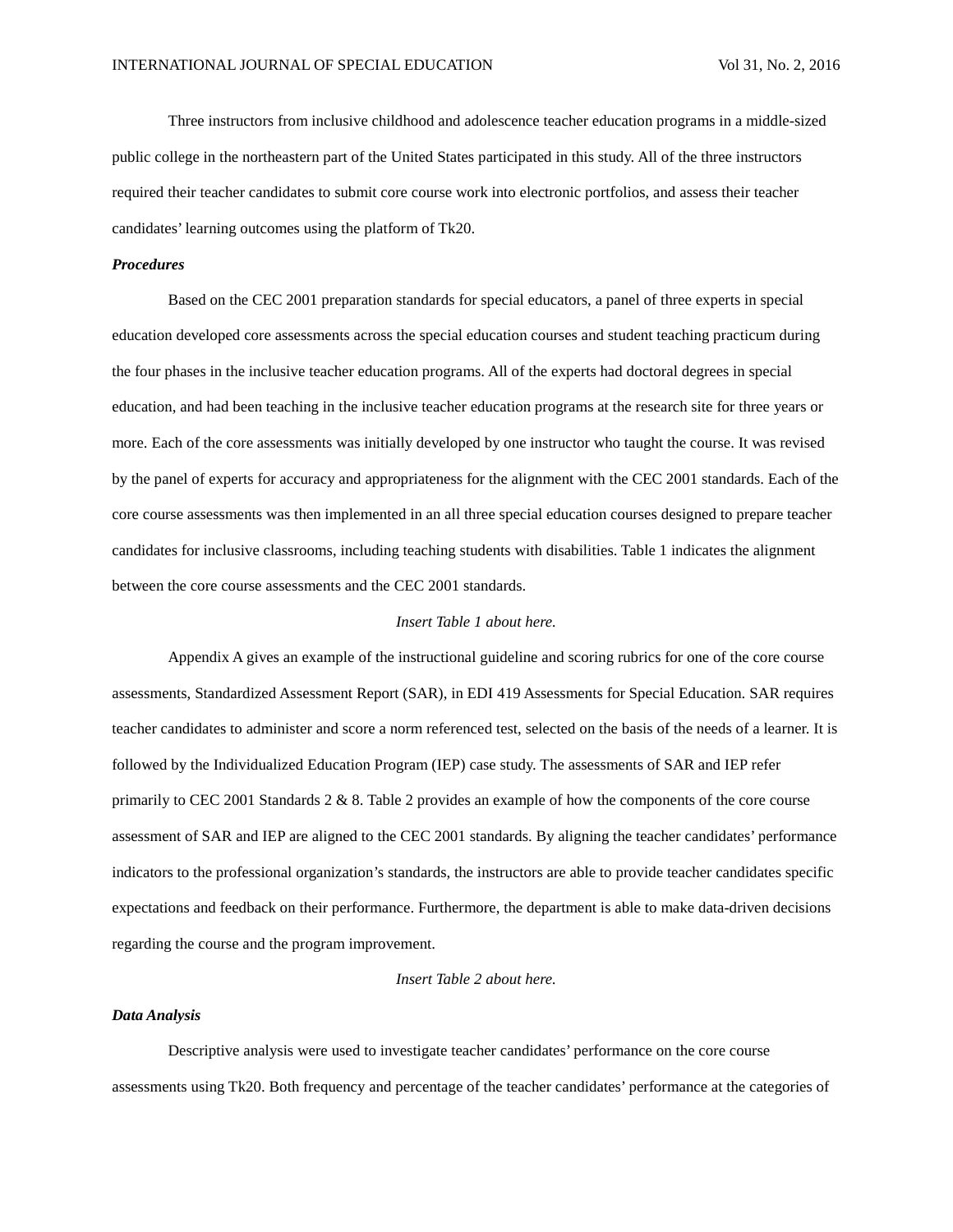exemplary, proficient, developing, and unacceptable by courses were reported. In addition, the frequency and percentage of the teacher candidates' incompletion of each core course assessment were analyzed and reported.

#### **Results**

From Fall 2011 through Spring 2014, in the course of EDI 413, Introduction of Special Education, a total number of 71 teacher candidates' performance met or exceeded the "Developing" criteria of the Family Systems Theory (FST) paper (81.6%). However, 11 teacher candidates failed to submit their FST paper into the Tk20 eportfolio (12.6%). A total number of 61 teacher candidates' performance met or exceeded the "Developing" criteria of the Functional Behavioral Assessment and Behavioral Intervention Plan (FBA/BIP) (70.1%). However, 11 teacher candidates failed to submit their FBA/BIP into the Tk20 portfolio (12.6%). In the course of EDI 414, Methods and Materials in Inclusive Classrooms, a total number of 265 teacher candidates' performance met or exceeded the "Developing" criteria of the Unit Planning Assessment (96.0%). However, seven teacher candidates failed to submit their Unit Plans into the Tk20 portfolio (2.5%). A total number of 269 teacher candidates' performance met or exceeded the "Developing" criteria of the Lesson Planning Assessment (97.5%). However, six teacher candidates failed to submit their Lesson Plans into the Tk20 portfolio (2.2%). In the course of EDI 419, Assessments for Special Education, a total number of 225 teacher candidates' performance met or exceeded the "Developing" criteria of the Standardized Assessment Report (SAR) (81.5%). Only one teacher candidate failed to submit the SAR into the Tk20 portfolio (0.4%). A total number of 235 teacher candidates' performance met or exceeded the "Developing" criteria of the Individualized Education Plan (IEP) (85.1%). However, 20 teacher candidates failed to submit their IEP into the Tk20 portfolio (7.2%). More detailed data analyses were reported in Table 3. Since more than one assessment is mapped to each CEC 2001 standards, the number and percentage of teacher candidates whose performance met or exceeded the "Developing" criteria of the core course assessments indicated that, in general, each standard was met successfully.

#### *Insert Table 3 about here.*

#### **Discussion and Conclusions**

The purpose of this study was to explore the use of Tk20 as a platform of a special education portfolio in teacher education programs to prepare teacher candidates for meeting professional standards of the Council for Exceptional Children (CEC). This study was investigation on developing a special education portfolio using Tk20 in inclusive childhood and adolescence teacher education programs in a middle-sized public college located in the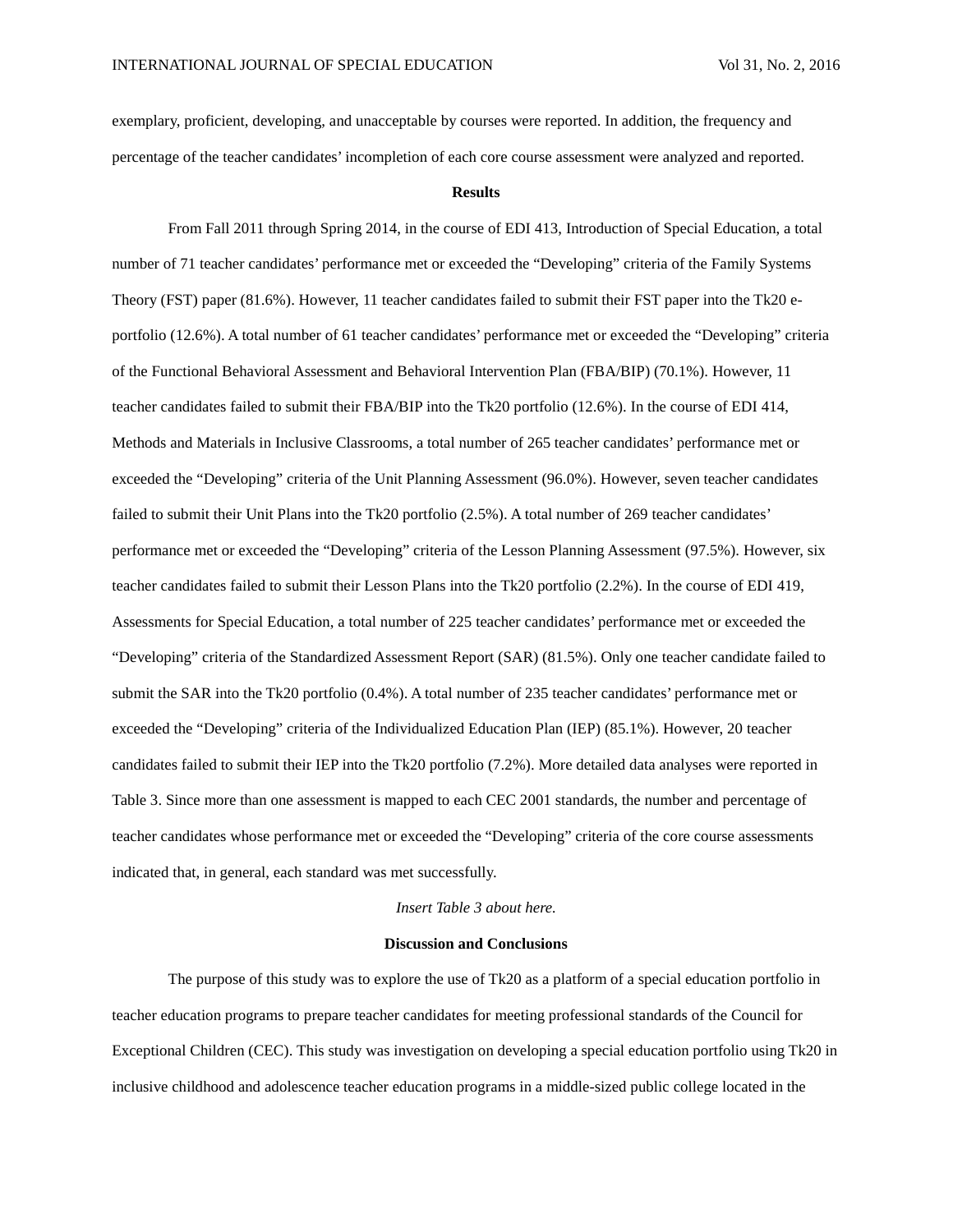northeastern part of the United States. The current study was an investigation exploring the following research question: Can a teacher preparation program demonstrate teacher candidates' professional performance and development by using a special education portfolio via Tk20? The results of this study indicate that the use of electronic assessment systems such as Tk20 can be a valuable tool in the growth and development of teacher candidates worldwide.

## *Limitations*

There are a number of limitations associated with this study. The first limitation pertains to the use of data collected from the courses taught by the three participating instructors. Each of the three special education courses was offered by multiple instructors, so the data reported in this study did not cover all teacher candidates' performance. Another limitation was the different sample size across the three courses. Over the three school years, since the participating instructors taught more sessions of special education courses at higher levels, that is, EDI 414 Methods and Materials in Inclusive Classrooms and EDI 419 Assessments for Special Education, more data were reported and analyzed from these two courses, compared to the data from EDI 413 Introduction of Special Education. Because of these limitations, findings of this study should be interpreted with caution.

In spite of these limitations, as reported in the "Results" section, since more than one assessment is mapped to each CEC 2001 standards, the number and percentage of teacher candidates whose performance met or exceeded the "Developing" criteria of the core course assessments indicated that, in general, each standard was met successfully. The results of this study indicated that a teacher preparation program can demonstrate teacher candidates' professional performance and development by using a special education portfolio via Tk20. Beyond the scope of this study, there are lessons learned about special education portfolio implementation that we discuss as follows.

#### *What are the lessons learned about special education portfolio implementation?*

Overall, this was a valuable experience and one that was worth it at this institution. However, the stakeholders in this project learned some valuable lessons that changed the outcomes of the project. The first lesson was that analytical and reflective thinking is important to our institution. This lesson is consistent with the research literature on self-evaluation (Fallon, Ackley, & Brown, 2003). However, there was a short time line for training and implementation of this project. In hindsight, additional time for faculty conversations, training, and troubleshooting would have been helpful. Purposeful and intentional conversations with supervisors, faculty, staff, and teacher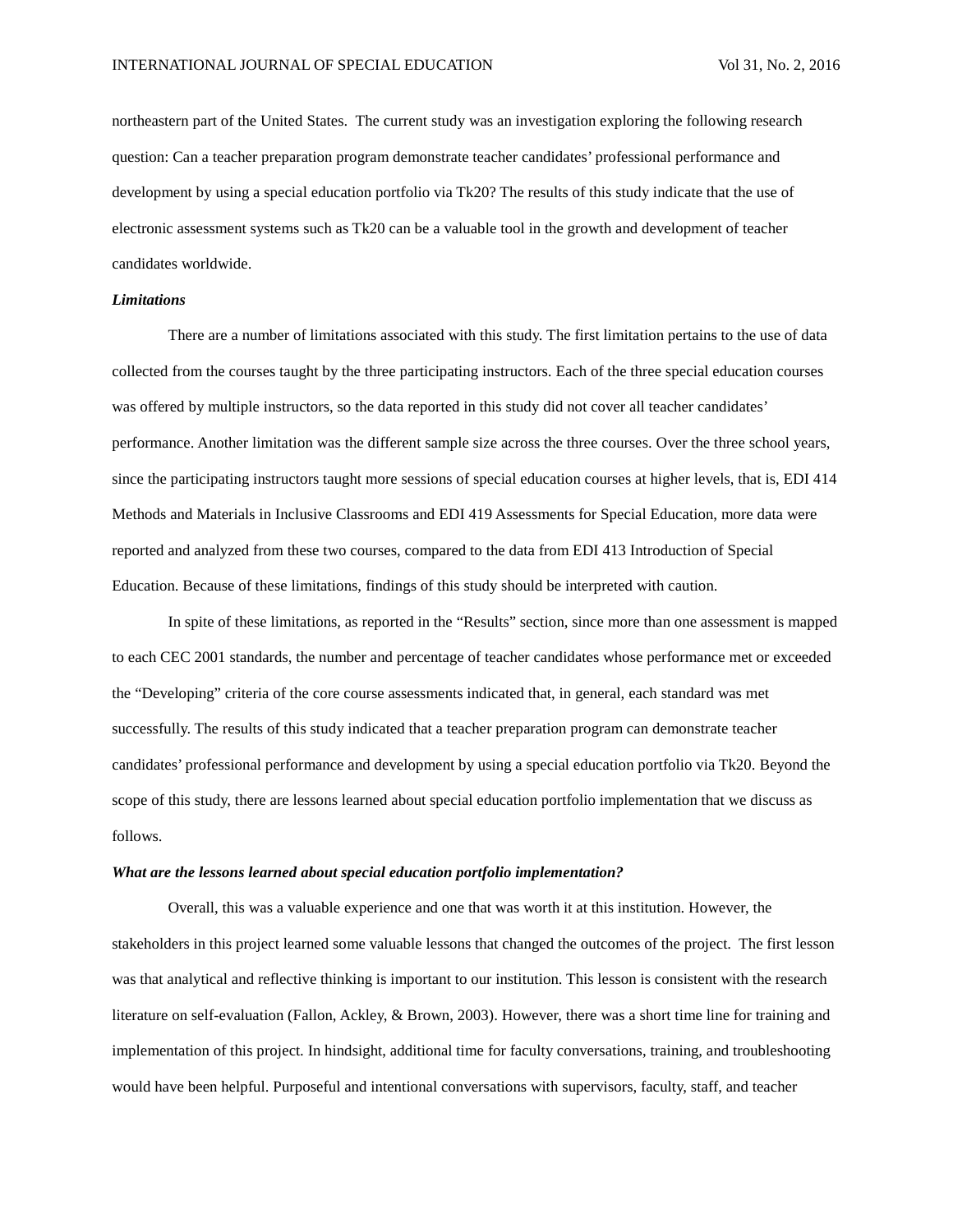candidates about portfolio usage would have been valuable. Such discussions might have averted some problems in archiving critical performances in realistic settings. Early on in the implementation process, some instructors viewed the submission and grading of artifacts in Tk20 as optional. Therefore, a policy was written for the Professional Education Unit (PEU) that was explicit in detailing required course assessments. Perhaps earlier conversations with instructors and supervisors could have avoided this issue.

Another lesson learned in this study was to be explicit in directions to teacher candidates about the core assessments and accompanying rubrics. The researchers in this study suggested that one issue should be addressed early in process is to stress that the work in Tk20 needs to be the teacher candidates' own work. Since the special education 's portfolio is meant to showcase and highlight the teacher candidates' abilities to use CEC standards to guide their creation and implementation of instruction to all learners, only artifacts that are of their own original design should be uploaded into the portfolios. If a student has created an original artifact using other previously created resources as inspiration, credit should be given to the original author(s) (using APA  $6<sup>th</sup>$  ed.) so credit is being given where it is due. In the case of a core assessment that is the product of group work, each teacher candidate must identify his/her own contributions. References and footnotes can be used to identify where any shared work is evident.

Colleges and universities worldwide have policies on honesty and honor. Such policies are commonly explained in handbooks, orientations, and in course syllabus. The researchers in this study advise that those policies should be reviewed in light of electronic systems such as Tk20 for authenticity and application to online sources. Academic honesty and plagiarism policies should be part not only of instructors' and supervisors' syllabus but also incorporated into the core assessments themselves. College instructors may choose to also give teacher candidates explicit examples of acceptable ways of sharing ideas and information and ways in which honesty may be compromised. In this study, the researchers found that teacher candidates did not always have a clear understanding of when honesty was compromised.

Unlike some course managements systems, users of Tk20 do not see the same information at the same time. This is an area that the researchers in this study suggest should be carefully studied for effects on quality of the core assessments. Instructors do not see a final core assessment until the teacher candidate has submitted it for feedback or grading. Therefore, it would be helpful for both teacher candidates and instructors to download guides and tutorial for one another. Course instructors and supervisors should look at the tutorials and guides for teacher candidates.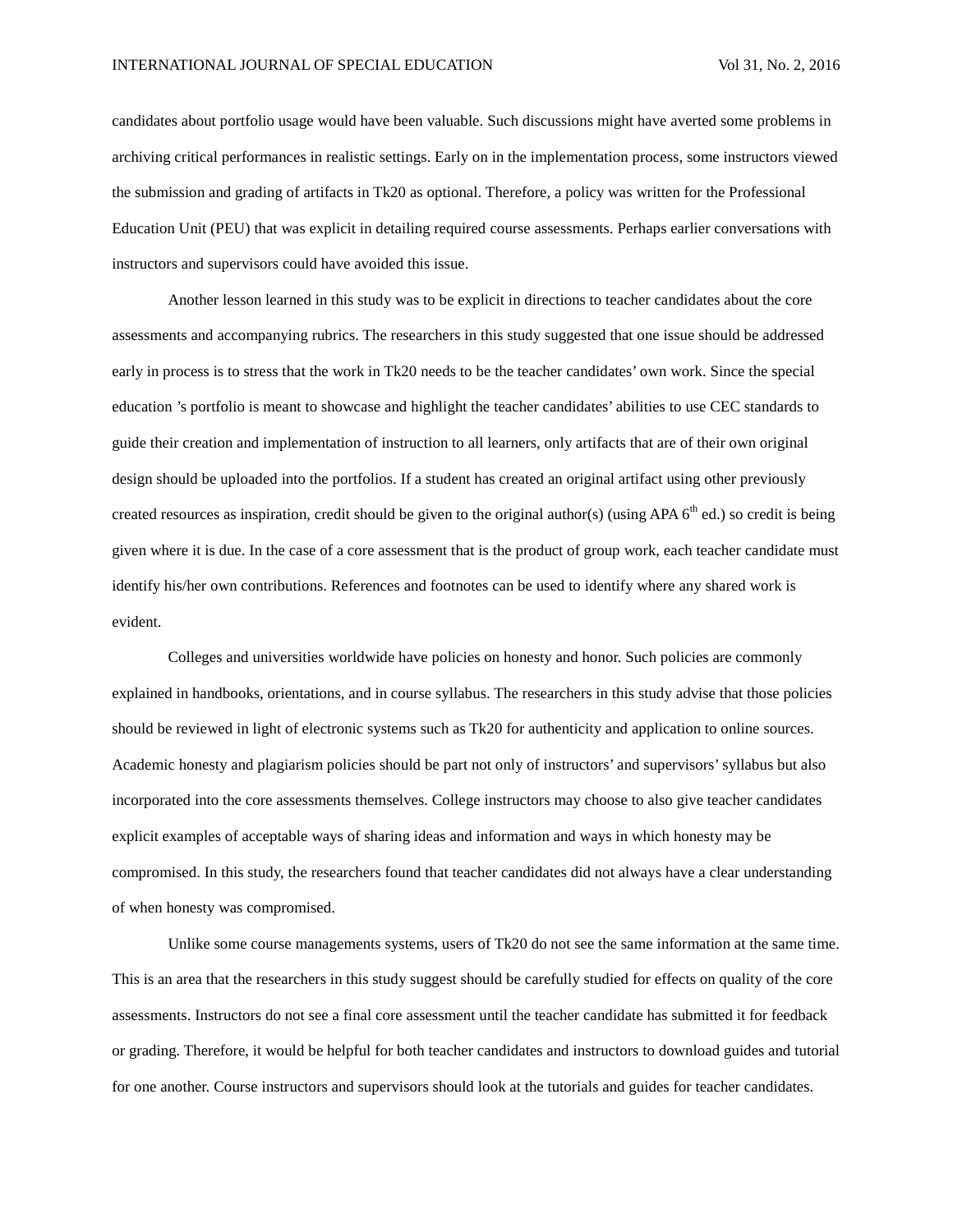Teacher candidates should review the information available to instructors so as to better understand the process of Tk20 submissions. Such a process of "training" both the college instructors and teacher candidates in the mechanics of submitting core assessments is an important matter of efficacy of electronic portfolios.

Future studies should also focus on the transition from a teacher education program to the first year of teaching in public schools and beyond. Some studies (Fallon & Brown, 2002) have found that this transition from promising teacher candidate to novice teacher can be difficult for some. Tk20 has the capability to allow teacher candidates to continue archiving their performances, thus continuing to document electronically their growth as professional. The results of this study are promising for teacher education programs on an international level in finding new ways to document the development of critical skills for new teachers on the global stage.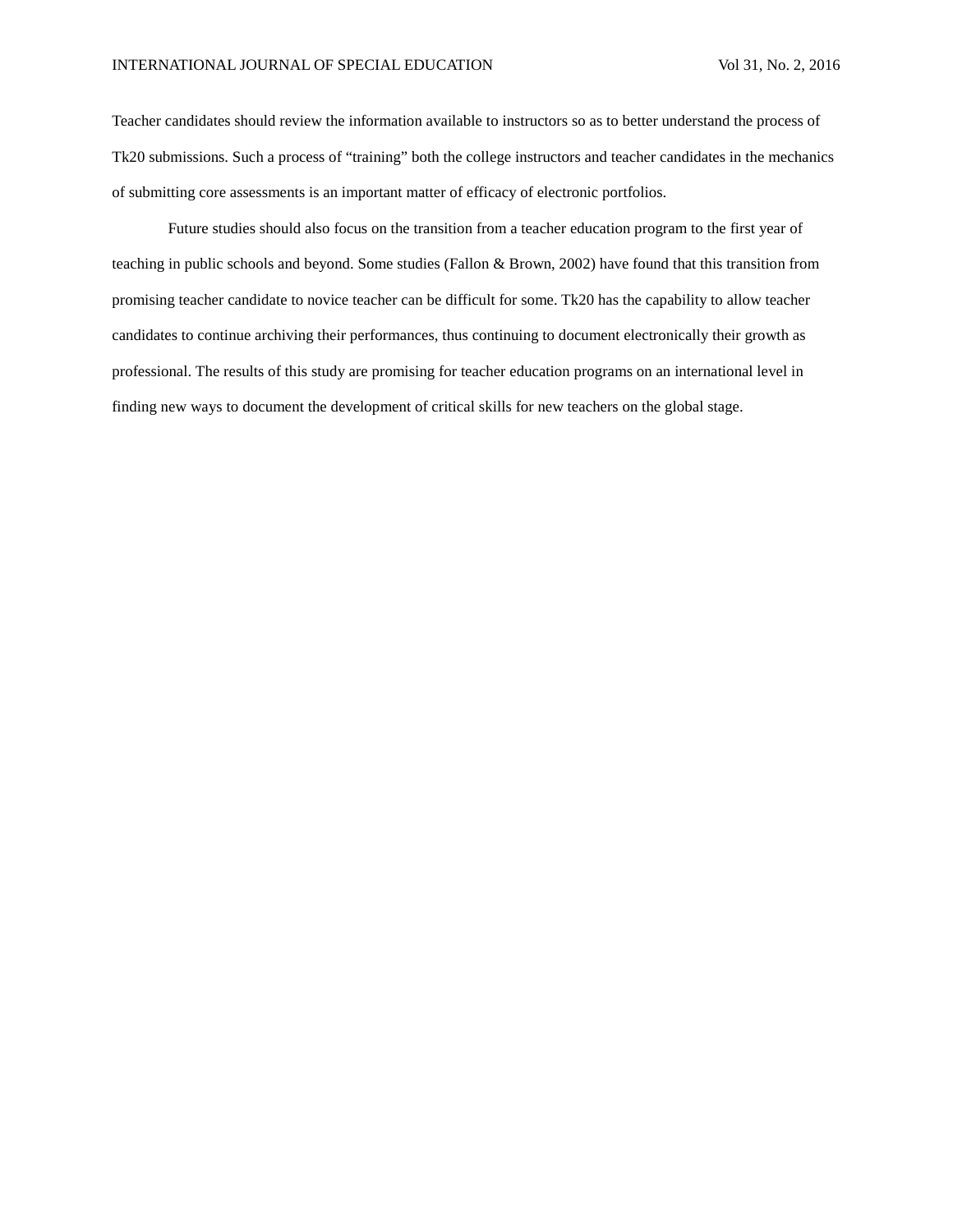# **References**

| Beane, J. (2005). A reason to teach: Creating classrooms of dignity and hope -- the power of the       |
|--------------------------------------------------------------------------------------------------------|
| democratic way. Portsmouth, NH: Heinemann.                                                             |
| Boostrom, R. (2005). Thinking: The foundation of critical and creative learning in the                 |
| classroom. New York, NY: Teachers College Press.                                                       |
| Costa, A. L. (2008). The School as a home for the mind: Creating mindful curriculum,                   |
| instruction, and dialogue (2nd ed.). Thousand Oaks, CA: Corwin Press.                                  |
| Davis, B., Sumara, D., & Luce-Kapler, R. (2008). <i>Engaging minds: Changing teaching in</i>           |
| complex times (2nd ed.). New York, NY: Routledge.                                                      |
| Fallon, M., (2010). Changing Instructional Strategies and Methods to Meet the Needs of All             |
| Learners. In M. Fallon & S. Brown (Eds.) Teaching Inclusively in Higher Education. Charlotte, NC:      |
| Information Age Publishing Co.                                                                         |
| Fallon, M., Ackley, B., & Brown S., (2003). Reflection as a strategy for teaching performance-         |
| based assessment. Brock Education, 13(1), 40-49.                                                       |
| Fallon, M., & Brown, S., (2002). Crossing over from student teaching to first year teaching.           |
| Curriculum and Teaching Dialogue, 4(1), 37-46.                                                         |
| Fallon, M., & Watts, E. (Winter, 2001). Portfolio assessment: Navigating uncharted territory.          |
| Teacher Education and Special Education, 24(1), 50-57.                                                 |
| Fallon, M. Wright, A. Lalonde, K. and Browning, M. (2012) "Implementing                                |
| TK20 Assessment System: A Collaborative Effort," The Spectrum: A Scholars Day Journal: Vol. 2: Iss. 1, |
| Article 2.                                                                                             |
| Available at: http://digitalcommons.brockport.edu/spectrum/vol2/iss1/2                                 |
| Fallon, M., Lalonde, K., Wright, A., & Browning, M. (April, 2012). Implementing Tk20                   |
| Assessment System Scholar's Day, State University of New York-College at Brockport, Brockport, NY.     |
| Parkison, P., (2010). The Changing Role of Instructors as Both Leaders and Learners. In M.             |
| Fallon & S. Brown (Eds.) Teaching Inclusively in Higher Education. Charlotte, NC: Information Age      |
| Publishing Co.                                                                                         |
| Zhang, J., Fallon, M., & Russo, T. (2015). Impact of technology devices on college students'           |
| comfortable levels of using technology. International Journal of Technology, Teaching, and Learning,   |
| $11(2)$ , 90-103.                                                                                      |
| Zmuda, A. (2008). Springing into active learning: Giving teacher candidates ownership of               |
| learning. Educational Leadership, 66(3), 38-42.                                                        |
|                                                                                                        |
|                                                                                                        |

| TABLE 1.         |        |                            |          |                                                                                      |                  |    |                 |     |                  |
|------------------|--------|----------------------------|----------|--------------------------------------------------------------------------------------|------------------|----|-----------------|-----|------------------|
| <b>Alignment</b> |        |                            |          |                                                                                      |                  |    |                 |     |                  |
| <b>Between</b>   |        |                            |          |                                                                                      |                  |    |                 |     |                  |
| the Core         |        |                            |          |                                                                                      |                  |    |                 |     |                  |
| Assessmen        |        |                            |          |                                                                                      |                  |    |                 |     |                  |
| ts and           |        |                            |          |                                                                                      |                  |    |                 |     |                  |
| <b>CEC 2001</b>  |        |                            |          |                                                                                      |                  |    |                 |     |                  |
| <b>Standards</b> |        |                            |          |                                                                                      |                  |    |                 |     |                  |
| Assessmen        |        |                            |          | <b>CEC 2001 Standards</b>                                                            |                  |    |                 |     |                  |
|                  |        |                            |          |                                                                                      |                  |    |                 |     |                  |
|                  |        | $\mathbf{2}$               | 3        | 4                                                                                    | 5                | 6  | 7               | 8   | $\boldsymbol{Q}$ |
|                  |        |                            |          | Found Developme Individu Instructional Learnin Langua Instruction Assessm Profession |                  |    |                 |     |                  |
|                  | ations | nt $\&$                    | al       | <b>Strategies</b>                                                                    | g                | ge | al              | ent | al $\&$          |
|                  |        | <b>Characteris Learnin</b> |          |                                                                                      | <b>Environ</b>   |    | <b>Planning</b> |     | <b>Ethical</b>   |
|                  |        | tics of                    | g        |                                                                                      | ments $\&$       |    |                 |     | <b>Practice</b>  |
|                  |        | <b>Learners</b>            | Differen |                                                                                      | <b>Social</b>    |    |                 |     |                  |
|                  |        |                            | ces      |                                                                                      | <b>Interacti</b> |    |                 |     |                  |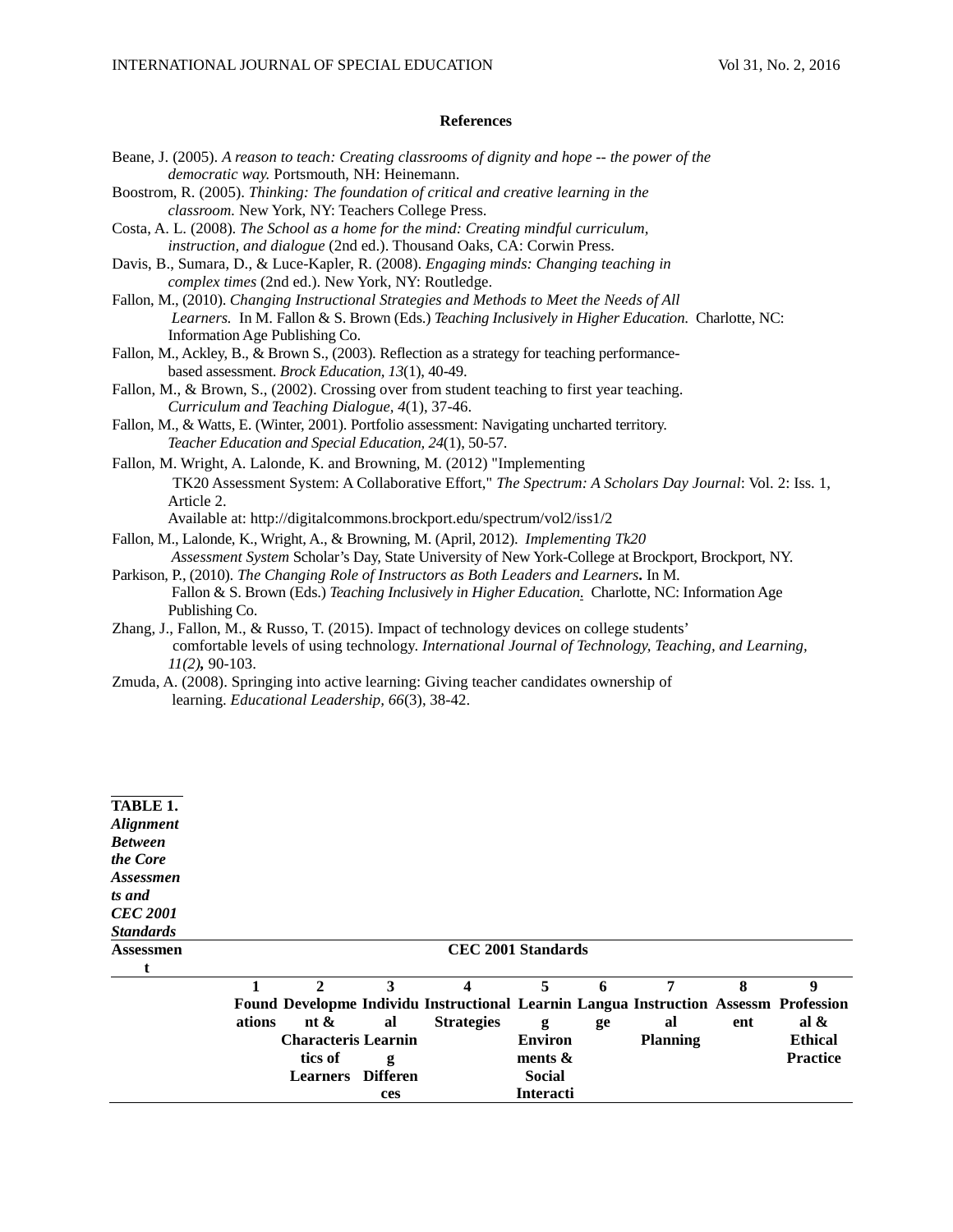|  |  | Vol 31, No. 2, 2016 |
|--|--|---------------------|
|--|--|---------------------|

|                                       |             |             |             |                         | ons                       |                |             |             |             |
|---------------------------------------|-------------|-------------|-------------|-------------------------|---------------------------|----------------|-------------|-------------|-------------|
| 1. Family Systems                     | $\mathbf X$ |             | $\mathbf X$ |                         |                           |                |             |             |             |
| Theory (FST)                          |             |             |             |                         |                           |                |             |             |             |
| Paper in EDI 413                      |             |             |             |                         |                           |                |             |             |             |
| (Phase I)                             |             |             |             |                         |                           |                |             |             |             |
| 2. Functional                         |             | $\mathbf X$ | $\mathbf X$ |                         |                           |                |             |             |             |
| <b>Behavioral</b>                     |             |             |             |                         |                           |                |             |             |             |
| <b>Assessment</b>                     |             |             |             |                         |                           |                |             |             |             |
| $(FBA)$ &                             |             |             |             |                         |                           |                |             |             |             |
| <b>Behavioral</b>                     |             |             |             |                         |                           |                |             |             |             |
| <b>Intervention Plan</b>              |             |             |             |                         |                           |                |             |             |             |
| (BIP) in EDI 413                      |             |             |             |                         |                           |                |             |             |             |
| (Phase I)                             |             |             |             |                         |                           |                |             |             |             |
| 3. Inclusive Unit                     |             |             |             | $\mathbf X$             | $\mathbf X$               |                | $\mathbf X$ |             |             |
| <b>Planning and</b>                   |             |             |             |                         |                           |                |             |             |             |
| <b>Lesson Planning</b>                |             |             |             |                         |                           |                |             |             |             |
| Assessment in                         |             |             |             |                         |                           |                |             |             |             |
| EDI 414 (Phase                        |             |             |             |                         |                           |                |             |             |             |
| $\mathbf{I}$                          |             |             |             |                         |                           |                |             |             |             |
| 4. Standardized                       |             | $\mathbf X$ |             |                         |                           |                |             | $\mathbf X$ |             |
| <b>Assessment</b>                     |             |             |             |                         |                           |                |             |             |             |
| Report (SAR)                          |             |             |             |                         |                           |                |             |             |             |
| and                                   |             |             |             |                         |                           |                |             |             |             |
| <b>Individualized</b>                 |             |             |             |                         |                           |                |             |             |             |
| <b>Education</b>                      |             |             |             |                         |                           |                |             |             |             |
| Program (IEP)                         |             |             |             |                         |                           |                |             |             |             |
| <b>Case Study in</b>                  |             |             |             |                         |                           |                |             |             |             |
| EDI 419 (Phase                        |             |             |             |                         |                           |                |             |             |             |
| III                                   |             |             |             |                         |                           |                |             |             |             |
| 5. Performance-                       |             |             |             | $\overline{\mathbf{X}}$ | $\mathbf X$               | $\overline{X}$ | $\mathbf X$ | $\mathbf X$ | $\mathbf X$ |
| based Student                         |             |             |             |                         |                           |                |             |             |             |
| <b>Teaching</b>                       |             |             |             |                         |                           |                |             |             |             |
| <b>Evaluation</b> in                  |             |             |             |                         |                           |                |             |             |             |
| <b>Special Education</b>              |             |             |             |                         |                           |                |             |             |             |
| <b>Student Teaching</b>               |             |             |             |                         |                           |                |             |             |             |
| <b>Practicum (Phase</b>               |             |             |             |                         |                           |                |             |             |             |
|                                       |             |             |             |                         |                           |                |             |             |             |
| IV)<br>6. Professional                |             |             |             | X                       | $\boldsymbol{\mathrm{X}}$ |                | $\mathbf X$ | $\mathbf X$ | $\mathbf X$ |
|                                       |             |             |             |                         |                           |                |             |             |             |
| <b>Education Unit</b><br>(PEU) Global |             |             |             |                         |                           |                |             |             |             |
| <b>Assessment of</b>                  |             |             |             |                         |                           |                |             |             |             |
| Candidate                             |             |             |             |                         |                           |                |             |             |             |
| <b>Performance</b>                    |             |             |             |                         |                           |                |             |             |             |
| (GACP) in                             |             |             |             |                         |                           |                |             |             |             |
| <b>Special Education</b>              |             |             |             |                         |                           |                |             |             |             |
| <b>Student Teaching</b>               |             |             |             |                         |                           |                |             |             |             |
|                                       |             |             |             |                         |                           |                |             |             |             |
| <b>Practicum (Phase</b>               |             |             |             |                         |                           |                |             |             |             |
| IV)                                   |             |             |             |                         |                           |                |             |             |             |

**TABLE 2.** *Alignment Between EDI 419 Working Portfolio Artifact Core Course Assessment Components and CEC 2001 Standards*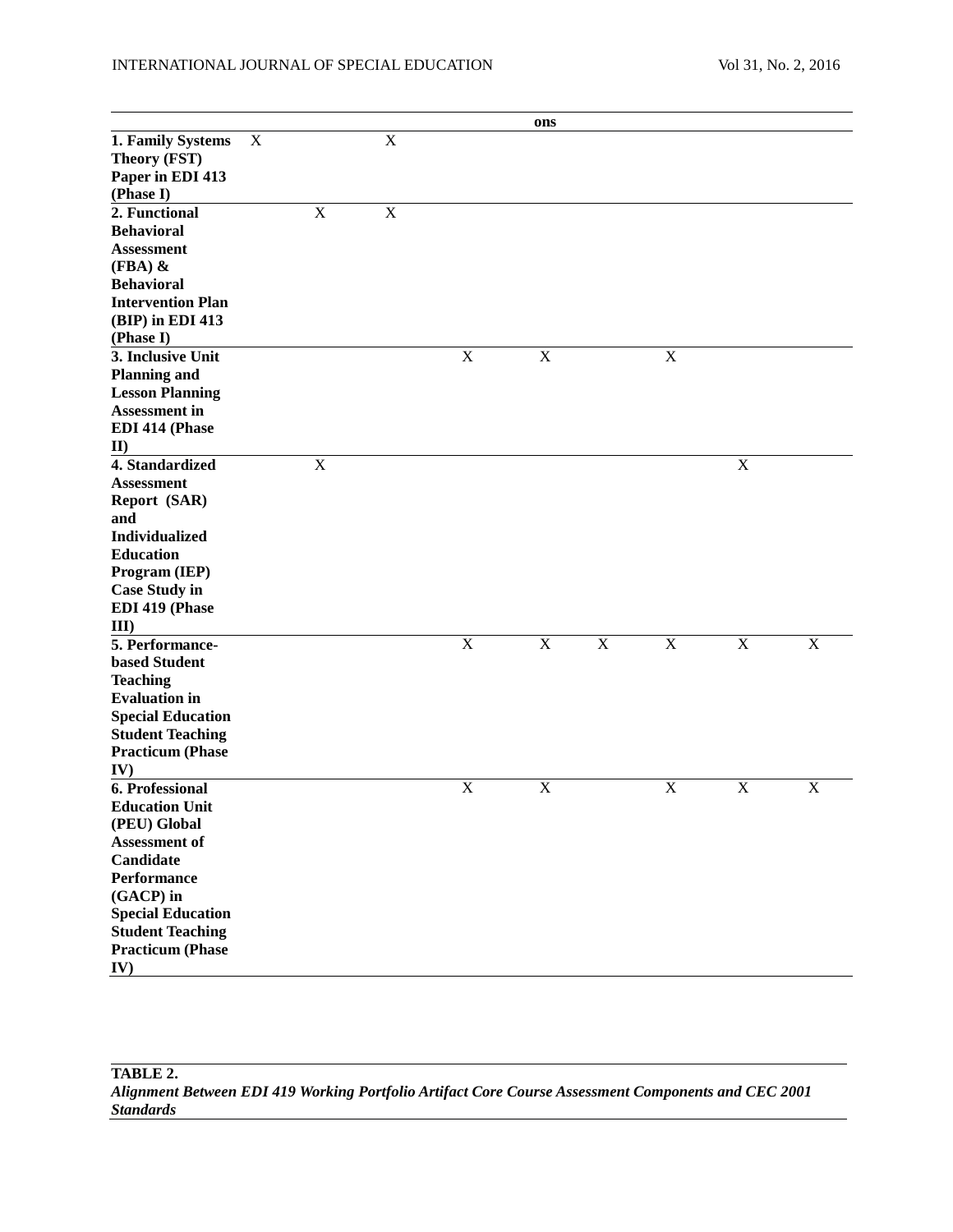| Special Education Standardized Assessment Report (SAR) and Individualized Education Plan (IEP) |                                                 |  |  |  |
|------------------------------------------------------------------------------------------------|-------------------------------------------------|--|--|--|
| <b>CEC 2001 Standard</b>                                                                       | <b>Assessment Component</b>                     |  |  |  |
| ICC8K1, ICC8K2, ICC8K3, ICC8K4, IGC8K1, IGC8K2,                                                | SAR: General information on the standardized    |  |  |  |
| IGC8K3                                                                                         | test: Understand assessment terminology, legal  |  |  |  |
|                                                                                                | provisions and ethical principles, assessment   |  |  |  |
|                                                                                                | procedures, and its limitations                 |  |  |  |
| ICC2K1, ICC2K2, ICC2K3, ICC2K5, ICC2K6                                                         | SAR: Test-taker information: Understand         |  |  |  |
|                                                                                                | human development, educational implications     |  |  |  |
|                                                                                                | of exceptionalities, and individuals with and   |  |  |  |
|                                                                                                | without exceptional learning needs              |  |  |  |
| ICC8S1, ICC8S2, ICC8S3, ICC8S4, ICC8S7, ICC8S9, IGC8S2,                                        | SAR: Test administration information: Conduct   |  |  |  |
| <b>IGC8S3</b>                                                                                  | non-biased assessment with technology, and      |  |  |  |
|                                                                                                | report results                                  |  |  |  |
| ICC8S5, ICC8S6, ICC8S8, IGC8S1, IGC8S4, IGC8S5                                                 | SAR: Test result interpretation and             |  |  |  |
|                                                                                                | recommendation: Interpret assessment            |  |  |  |
|                                                                                                | information, and monitor progress               |  |  |  |
| ICC2K1, ICC2K2, ICC2K3, ICC2K5, ICC2K6, ICC2K7,                                                | IEP: Present Levels of Performance and          |  |  |  |
| IGC2K1, IGC2K2                                                                                 | Individual Needs (PLOP): Understand human       |  |  |  |
|                                                                                                | growth and development, educational             |  |  |  |
|                                                                                                | implications of exceptionalities, similarities  |  |  |  |
|                                                                                                | and differences among individuals with and      |  |  |  |
|                                                                                                | without exceptional learning needs              |  |  |  |
| ICC2K2, ICC2K3, ICC2K7, IGC2K2, IGC2K4                                                         | IEP: Annual Goals/Short-term Objectives:        |  |  |  |
|                                                                                                | Understand educational implications of          |  |  |  |
|                                                                                                | characteristics of exceptionalities, sensory    |  |  |  |
|                                                                                                | impairments, physical and health needs,         |  |  |  |
|                                                                                                | psychological and social-emotional              |  |  |  |
|                                                                                                | characteristics of individuals with exceptional |  |  |  |
|                                                                                                | learning needs                                  |  |  |  |
| ICC8K1, ICC8K2, ICC8K3, ICC8K4, ICC8S5, IGC8K1,                                                | IEP: Evaluation and Recommendations:            |  |  |  |
| IGC8K2, IGC8K3, ICC8S5, ICC8S6, ICC8S7, ICC8S8                                                 | Understand assessment terminology, legal        |  |  |  |
|                                                                                                | provisions and ethical principles, assessment   |  |  |  |
|                                                                                                | procedures, and its limitations; Interpret      |  |  |  |
|                                                                                                | assessment information, and monitor progress    |  |  |  |

| TABLE 3.                    |                                       |            |                   |                |              |              |
|-----------------------------|---------------------------------------|------------|-------------------|----------------|--------------|--------------|
| <b>Descriptive</b>          |                                       |            |                   |                |              |              |
| <b>Analyses by</b>          |                                       |            |                   |                |              |              |
| <i><b>Assessment</b></i>    |                                       |            |                   |                |              |              |
| <b>EDI 413. FST</b>         |                                       |            |                   |                |              |              |
| Paper:                      |                                       |            |                   |                |              |              |
| <b>Performance</b>          |                                       |            |                   |                |              |              |
| ( <i>Frequency</i> , $\%$ ) |                                       |            |                   |                |              |              |
| & Mean Score                |                                       |            |                   |                |              |              |
|                             |                                       |            |                   |                |              |              |
| <b>Term</b>                 | <b>Exemplary (95- Proficient (87-</b> |            | <b>Developing</b> | Unacceptable ( | Incomplete   | <b>Total</b> |
|                             | <b>100</b> )                          | 94)        | $(77-86)$         | $-76)$         |              |              |
| <b>Fall 2011</b>            | 22 (75.9%)                            | $2(6.9\%)$ | $2(6.9\%)$        | $1(3.4\%)$     | $2(6.9\%)$   | 29           |
| Spring 2012                 | 13 (61.9%)                            | $1(4.8\%)$ | $2(9.5\%)$        | $3(14.3\%)$    | $2(9.5\%)$   | 21           |
| Spring 2013                 | $12(80\%)$                            | 1(6.7%)    | 1(6.7%)           | $0(0\%)$       | $1(6.7\%)$   | 15           |
| Spring 2014                 | $4(18.2\%)$                           | 11 (50%)   | $0(0\%)$          | $1(4.5\%)$     | 6(27.3%)     | 22           |
| <b>Total</b>                | 51 (58.6%)                            | 15 (17.2%) | $5(5.7\%)$        | 5(5.7%)        | $11(12.6\%)$ | 87           |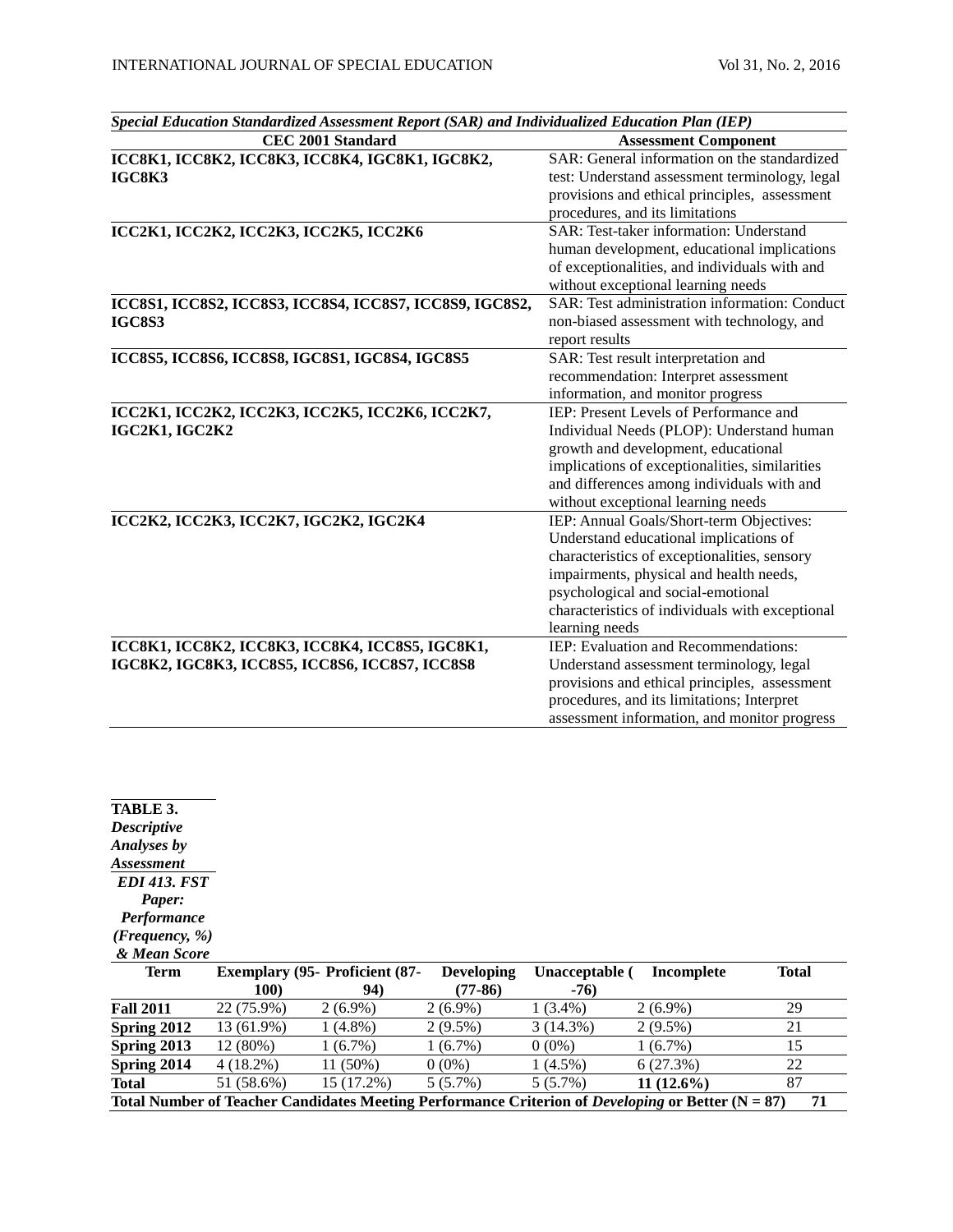| <b>EDI 413.</b>                                |                           |                                              |                                |                          |                                                                                                   | $\frac{6}{2}$   |
|------------------------------------------------|---------------------------|----------------------------------------------|--------------------------------|--------------------------|---------------------------------------------------------------------------------------------------|-----------------|
| <b>FBA/BIP:</b>                                |                           |                                              |                                |                          |                                                                                                   |                 |
| Performance                                    |                           |                                              |                                |                          |                                                                                                   |                 |
| (Frequency, %)                                 |                           |                                              |                                |                          |                                                                                                   |                 |
| & Mean Score                                   |                           |                                              |                                |                          |                                                                                                   |                 |
| <b>Term</b>                                    |                           | <b>Exemplary (95- Proficient (87-</b>        | <b>Developing</b>              | Unacceptable (           | Incomplete                                                                                        | <b>Total</b>    |
|                                                | 100)                      | 94)                                          | $(77-86)$                      | $-76)$                   |                                                                                                   |                 |
| <b>Fall 2011</b>                               | $9(31.0\%)$               | $9(31.0\%)$                                  | 5(17.2%)                       | 5(17.2%)                 | $1(3.4\%)$                                                                                        | 29              |
| Spring 2012                                    | $2(9.5\%)$                | $7(33.3\%)$                                  | $1(4.8\%)$                     | $9(42.9\%)$              | $2(9.5\%)$                                                                                        | 21              |
| Spring 2013                                    | 3(20%)                    | 7(46.7%)                                     | 3(20%)                         | 1(6.7%)                  | 1(6.7%)                                                                                           | 15              |
| Spring 2014                                    | 12 (54.5%)                | $\overline{3}$ (13.6%)                       | $0(0\%)$                       | $0(0\%)$                 | 7(31.8)                                                                                           | $\overline{22}$ |
| <b>Total</b>                                   | 26 (29.9%)                | 26 (29.9%)                                   | $9(10.3\%)$                    | 15 (17.2%)               | $11(12.6\%)$                                                                                      | $\overline{87}$ |
|                                                |                           |                                              |                                |                          | Total Number of Teacher Candidates Meeting Performance Criterion of Developing or Better (N = 87) | 61<br>(70.1)    |
|                                                |                           |                                              |                                |                          |                                                                                                   |                 |
|                                                |                           |                                              |                                |                          |                                                                                                   | $\frac{6}{2}$   |
| <b>EDI 414. Unit</b>                           |                           |                                              |                                |                          |                                                                                                   |                 |
| Planning                                       |                           |                                              |                                |                          |                                                                                                   |                 |
| Assessment:                                    |                           |                                              |                                |                          |                                                                                                   |                 |
| Performance                                    |                           |                                              |                                |                          |                                                                                                   |                 |
| (Frequency, %)                                 |                           |                                              |                                |                          |                                                                                                   |                 |
| & Mean Score                                   |                           |                                              |                                |                          |                                                                                                   |                 |
| <b>Term</b>                                    | <b>100</b> )              | <b>Exemplary (95- Proficient (87-</b><br>94) | <b>Developing</b><br>$(77-86)$ | Unacceptable (<br>$-76)$ | Incomplete                                                                                        | <b>Total</b>    |
|                                                | 56 (90.3%)                | $3(4.8\%)$                                   | $0(0\%)$                       | $0(0\%)$                 | $3(4.8\%)$                                                                                        | 62              |
|                                                | 39 (92.9%)                | $2(4.8\%)$                                   | $1(2.4\%)$                     | $0(0\%)$                 | $0(0\%)$                                                                                          | 42              |
| <b>Fall 2012</b>                               | 47 (88.7%)                | 3(5.7%)                                      | $2(3.8\%)$                     | $1(1.9\%)$               | $0(0\%)$                                                                                          | 53              |
| <b>Fall 2011</b><br>Spring 2012<br>Spring 2013 | 24 (61.5%)                | 8 (20.5%)                                    | $2(5.1\%)$                     | 3(7.7%)                  | $2(5.1\%)$                                                                                        | 39              |
| <b>Fall 2013</b>                               | 44 (80%)                  | 4(7.3%)                                      | $5(9.1\%)$                     | $0(0\%)$                 | $2(3.6\%)$                                                                                        | $\overline{55}$ |
|                                                |                           |                                              |                                |                          |                                                                                                   | $\overline{25}$ |
| Spring 2014<br><b>Total</b>                    | 17 (68.0%)<br>227 (82.2%) | $4(16.0\%)$<br>24 (8.7%)                     | $4(16.0\%)$<br>$14(5.1\%)$     | $0(0\%)$<br>$4(1.4\%)$   | $0(0\%)$<br>$7(2.5\%)$                                                                            | 276             |

**TABLE 3.** *Descriptive Analysis by Assessment (Continued) EDI 414. Lesson Planning Assessment: Performance (Frequency, %) & Mean Score*

| Term             |            | <b>Exemplary (95- Proficient (87-</b> | <b>Developing</b> | Unacceptable ( | Incomplete | <b>Total</b> |
|------------------|------------|---------------------------------------|-------------------|----------------|------------|--------------|
|                  | 100)       | 94)                                   | (77-86)           | $-76$          |            |              |
| <b>Fall 2011</b> | 53 (85.5%) | $5(8.1\%)$                            | $(1.6\%)$         | $0(0\%)$       | $3(4.8\%)$ | 62           |
| Spring 2012      | 38 (90.5%) | $(2.4\%)$                             | $(2.4\%)$         | $(2.4\%)$      | 1 (2.4%)   | 42           |
| <b>Fall 2012</b> | 50 (94.3%) | $1.9\%)$                              | $2(3.8\%)$        | $0(0\%)$       | $0(0\%)$   | 53           |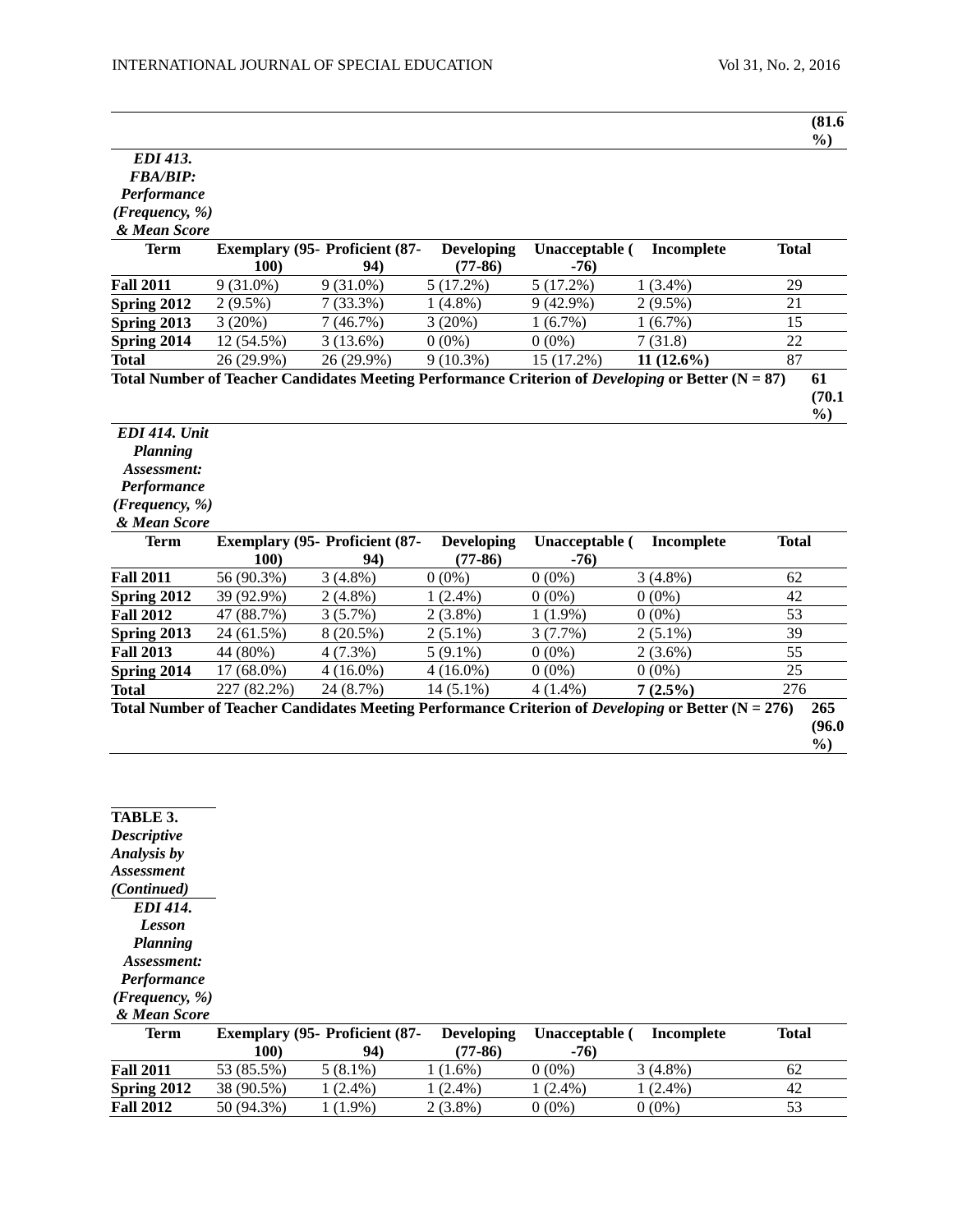| Spring 2013                 | 26 (66.7%)              | $9(23.1\%)$                                                                                                 | 3(7.7%)                        | $0(0\%)$                 | $1(2.6\%)$  | 39              |                                |
|-----------------------------|-------------------------|-------------------------------------------------------------------------------------------------------------|--------------------------------|--------------------------|-------------|-----------------|--------------------------------|
| <b>Fall 2013</b>            | 38 (69.1%)              | $9(16.4\%)$                                                                                                 | 7(12.7%)                       | $0(0\%)$                 | 1(1.8)      | 55              |                                |
| Spring 2014                 | $\overline{19}$ (76.0%) | $5(20.0\%)$                                                                                                 | $1(4.0\%)$                     | $0(0\%)$                 | $0(0\%)$    | 25              |                                |
| <b>Total</b>                | 224 (81.2%)             | 30 (10.9%)                                                                                                  | 15 (5.4%)                      | $1(0.4\%)$               | $6(2.2\%)$  | 276             |                                |
|                             |                         | Total Number of Teacher Candidates Meeting Performance Criterion of Developing or Better (N = 276)          |                                |                          |             |                 | 269<br>(97.5)<br>$\frac{0}{0}$ |
| <b>EDI 419. SAR:</b>        |                         |                                                                                                             |                                |                          |             |                 |                                |
| Performance                 |                         |                                                                                                             |                                |                          |             |                 |                                |
| (Frequency, %)              |                         |                                                                                                             |                                |                          |             |                 |                                |
| & Mean Score                |                         |                                                                                                             |                                |                          |             |                 |                                |
| <b>Term</b>                 | <b>100)</b>             | Exemplary (95- Proficient (87-<br>94)                                                                       | <b>Developing</b><br>$(77-86)$ | Unacceptable (<br>$-76)$ | Incomplete  | <b>Total</b>    |                                |
| <b>Fall 2011</b>            | 17 (73.9%)              | $6(26.1\%)$                                                                                                 | $0(0\%)$                       | $0(0\%)$                 | $0(0\%)$    | 23              |                                |
| Spring 2012                 | 10 (71.4%)              | $1(7.1\%)$                                                                                                  | $2(14.3\%)$                    | $1(7.1\%)$               | $0(0\%)$    | 14              |                                |
| <b>Fall 2012</b>            | 10 (13.7%)              | 44 (60.3%)                                                                                                  | 12 (16.4%)                     | 6(8.2%)                  | $1(1.4\%)$  | 73              |                                |
| Spring 2013                 | $9(21.4\%)$             | $9(21.4\%)$                                                                                                 | 7(16.7%)                       | 17 (40.5%)               | $0(0\%)$    | $\overline{42}$ |                                |
| <b>Fall 2013</b>            | 42 (52.5%)              | 6(7.5%)                                                                                                     | 17(21.3%)                      | 15 (18.8%)               | $0(0\%)$    | $\overline{80}$ |                                |
| Spring 2014                 | $5(11.4\%)$             | 18 (40.9%)                                                                                                  | 10 (22.7%)                     | $11(25.0\%)$             | $0(0\%)$    | 44              |                                |
| <b>Total</b>                | 93 (33.7%)              | $84(30.4\%)$                                                                                                | 48 (17.4%)                     | $50(18.1\%)$             | $1(0.4\%)$  | 276             |                                |
|                             |                         | Total Number of Teacher Candidates Meeting Performance Criterion of <i>Developing</i> or Better $(N = 276)$ |                                |                          |             |                 | 225<br>(81.5)                  |
| $EDI$ 419. $IEP:$           |                         |                                                                                                             |                                |                          |             |                 | $\frac{0}{0}$                  |
| Performance                 |                         |                                                                                                             |                                |                          |             |                 |                                |
| (Frequency, %)              |                         |                                                                                                             |                                |                          |             |                 |                                |
| & Mean Score<br><b>Term</b> | 100)                    | Exemplary (95- Proficient (87-<br>94)                                                                       | <b>Developing</b><br>$(77-86)$ | Unacceptable (<br>$-76)$ | Incomplete  | <b>Total</b>    |                                |
| <b>Fall 2011</b>            | $14(60.9\%)$            | $9(39.1\%)$                                                                                                 | $0(0\%)$                       | $0(0\%)$                 | $0(0\%)$    | 23              |                                |
| Spring 2012                 | 4(28.6%)                | 10 (71.4%)                                                                                                  | $0(0\%)$                       | $0(0\%)$                 | $0(0\%)$    | 14              |                                |
| <b>Fall 2012</b>            | 28 (38.4%)              | 28 (38.4%)                                                                                                  | 10 (13.7%)                     | $3(4.1\%)$               | $4(5.5\%)$  | 73              |                                |
| Spring 2013                 | 10 (23.8%)              | 11 (26.2%)                                                                                                  | $5(11.9\%)$                    | 5(11.9%)                 | 11 (26.2%)  | 42              |                                |
| <b>Fall 2013</b>            | 29 (36.3%)              | 38 (47.5%)                                                                                                  | $5(6.3\%)$                     | $7(8.8\%)$               | $1(1.3\%)$  | 80              |                                |
| Spring 2014                 | 20 (45.5%)              | $11(25.0\%)$                                                                                                | $3(6.8\%)$                     | 6(13.6%)                 | $4(9.1\%)$  | 44              |                                |
| <b>Total</b>                | 105 (38.0%)             | 107 (38.8%)                                                                                                 | 23 (8.3%)                      | 21 (7.6%)                | $20(7.2\%)$ | 276             |                                |
|                             |                         | Total Number of Teacher Candidates Meeting Performance Criterion of Developing or Better (N = 276)          |                                |                          |             |                 | 235<br>(85.1)<br>$\frac{0}{0}$ |

# **Appendix A. EDI 419 Working Portfolio Artifact-Special Education Standardized Assessment Report (SAR) and Individualized Education Plan (IEP)**

# **Part 1: Special Education Standardized Assessment Report (SAR) Instructional Guideline and Scoring Rubrics**

# **Description of Task**

Individualized Education Programs (IEPs) are informed by the results of more than one assessment. Often, different people will administer each assessment. Create an assessment plan for one of your students. Select a **norm referenced assessment** based on the **individual needs** of the learner, **administer** it, and **determine allowable accommodations** based on the scoring. Write an assessment report on the test administered, responding to the prompts given by your instructor. Your goal is **to write a formal assessment report**.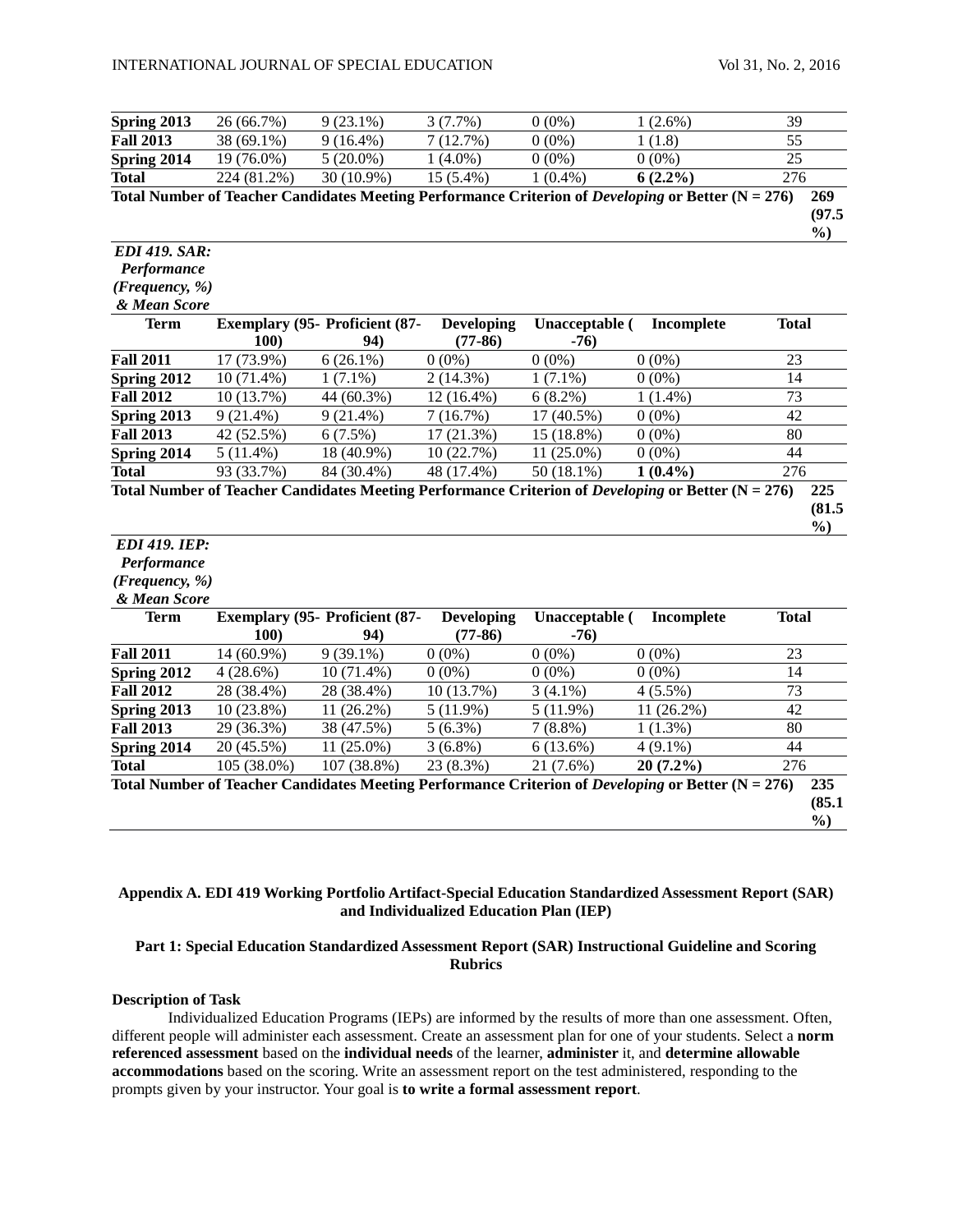You must administer a standardized test to someone (sibling, parent, significant other, classmate, roommate, etc.) with permission of your instructor based on individual circumstances. If you could, you are encouraged to give the test to a child with disabilities, **but ONLY with the permission of his/her school-based teacher educator, his/her parents, and the student if appropriate**. There are not enough tests to go around, so groups of two or three will each choose a test. The test will be passed around within the group until **everyone has had an opportunity to administer it**. Score the test and write an assessment report with recommendations. Based on the information provided by standardized tests and other assessments, your student may be identified with one or more of the 13 categories of disabilities and then an IEP may be developed for your student based on the assessment report.

Your report and IEP should include the following information: test information, including type of test, strengths, weaknesses, reliability, validity, scoring, and standardization sampling. You must also describe: the test environment, student behavior, monitoring of performance, unusual impacts to testing, and any other influences. List any additional assessments you will need to conduct and why. Describe your timetable for these assessments. Include in your report what allowable accommodations will be used during testing and in the classroom. You will be graded on organization, completeness of the report, grammar conventions, and recommendations for the student's programming. You must add a reflection on your own performance of this assignment. Be specific in your areas of strength and those in which you need to grow as a professional. Graduate students will also be graded on their use and appropriateness of the American Psychological Association (APA) style.

# **Rationale**

A standardized test is a test administered and scored consistently and strictly based on standard procedures. It is a critical component to provide information during the identification and education process for students with disabilities. Within the Childhood and Adolescence Inclusive programs, each teacher candidate was introduced to different standardized tests, their administration, scoring, and interpretation procedure. It is the intent of this assignment to help teacher candidates develop a better understanding of standardized tests and demonstrate the skills needed to administer and score the test, and interpret the test results through a formal assessment report.

# **Alignment with CEC Standards (CEC 2001 Standards 2 and 8)**

This assessment meets or exceeds standards set by NCATE, CEC, ACEI, and other content area professional organizations, including the following standards: CEC *2001 standards 2. Development and characteristics of learners, and 8. Assessment.*

# **Prompts**

# **A. Prompts for General Information on the Standardized Test:**

- Test Name:
- Test Purpose(s):
- Who administers the assessment?
- Test Type:
	- Criterion-referenced
		- Norm-referenced
- Environment of the assessment:
- Test format:
- Scoring procedures:
- Standardization:
- Overall achievement or specific dimension:
- Reliability:
- Validity:

## **B. Prompts for Test Administration Information:**

- Type of test administration setting:
- Age of the student:
- Gender of the student:
- Grade level of the student:
- Primary language of the student:
- How long did test administration take? Number of sessions?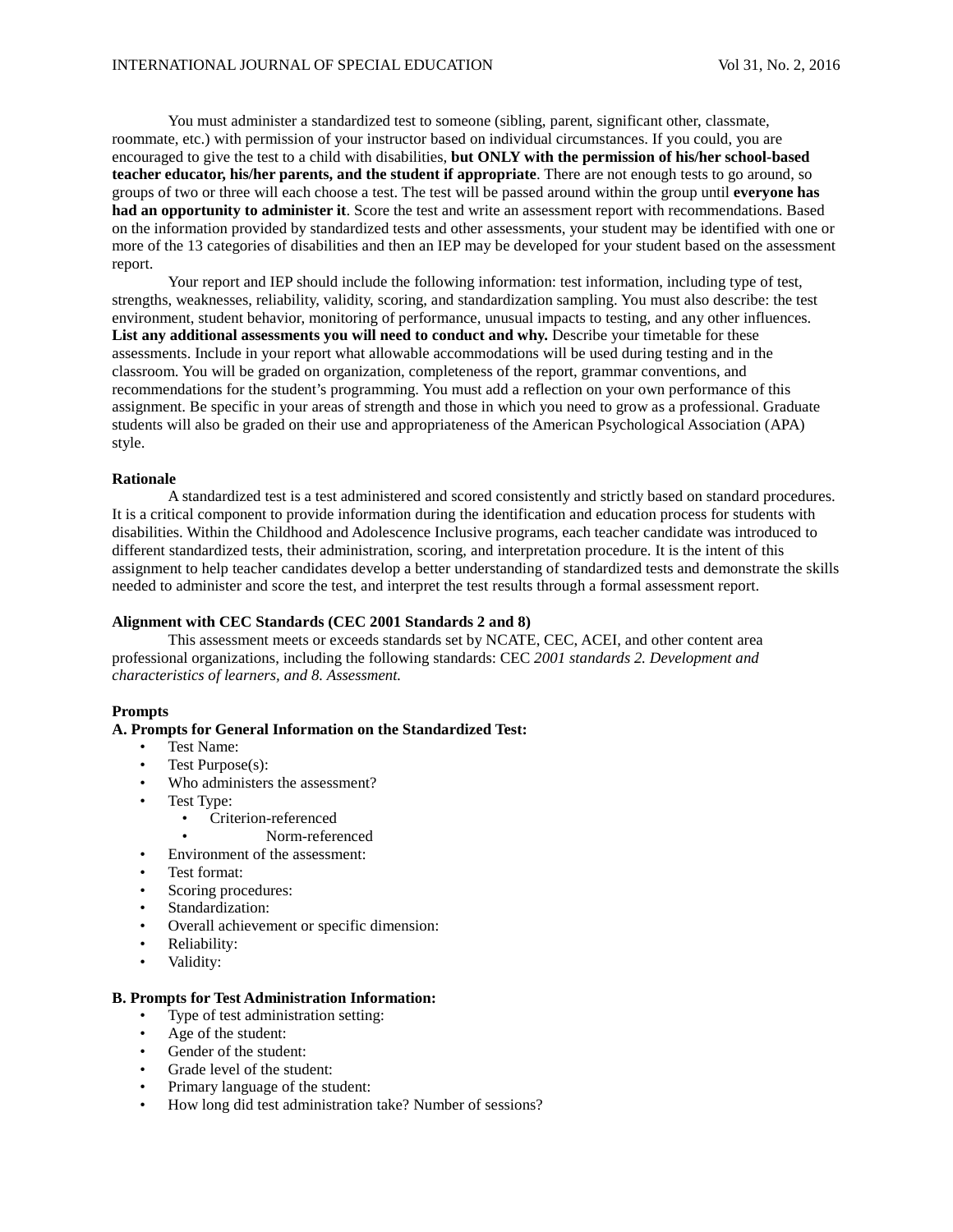- Assessment Results:
- Benefits of test selected:
- Weaknesses of test selected:
- Interpretations/Recommendations:
- Feedback to guide the student's future learning/How the results will be used to help the student:

What feedback do you provide for the student to address his/her individual strengths and continuing needs based on the results of the standardized test?

How will you as a teacher support the student to apply the feedback to guide improvement in the specific area?

How will you as a teacher support the student to move toward using error prevention strategies, selfassessment, self-instruction, and/or self-correction?

Using assessment to inform instruction/Future monitoring of the student:

Describe next steps for instruction to reinforce current strengths of the student;

Describe next steps for instruction to support further progress in the curriculum;

Based on what the student knows and can do and your next steps, describe implications for the student's IEP goals and/or curriculum.

# **C. Personal Reflection: A paragraph reflecting on your skills as a test administrator:**

What do you feel you did well?

What have you learned during the process of this assignment which may contribute to your professional growth?

What skills do you still need to develop?

# **D. Prompts for Report and IEP Writing - In addition to the completeness of your report, the following will also be considered in grading:**

- 1. Report organization:
- 2. Grammar and spelling:
- APA (for students enrolled in EDI 519):

Points Possible: Total Points Achieved:

# **Rubric and Grading Criteria**

All sections of this assignment must be loaded into Tk20 within the time limits given by your instructor. Your instructor will use the following rubric to evaluate the evidence you provided based on the assignment criteria and the specific CEC standards incorporated into the rubric: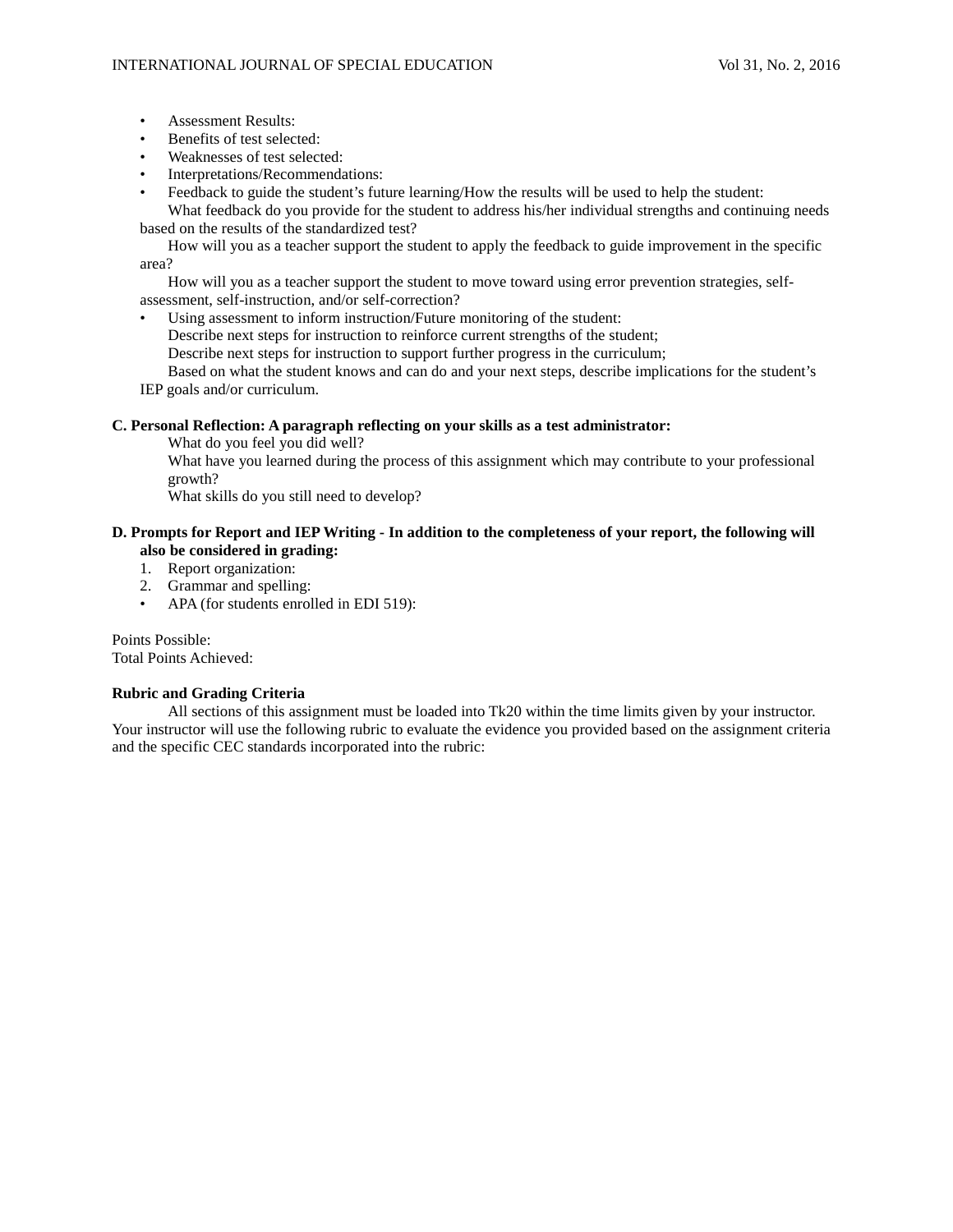| <b>CEC</b> Standard                     | <b>Exemplary</b> (3)                        | Proficient (2)                                  | Developing $(1)$                           | Unacceptable (0)         |
|-----------------------------------------|---------------------------------------------|-------------------------------------------------|--------------------------------------------|--------------------------|
|                                         | Teacher candidate                           | Teacher candidate                               | Teacher candidate                          | Teacher candidate's      |
| <b>General information demonstrates</b> |                                             | demonstrates                                    | demonstrates                               | understanding of the     |
| on the standardized                     | understanding of the                        | understanding of the                            | understanding of the                       | appropriate use and      |
| test: Understand                        | appropriate use and                         | appropriate use and                             | appropriate use and                        | limitations of various   |
| assessment                              | limitations of various                      | limitations of various                          | limitations of various                     | types of assessments is  |
| terminology, legal                      | types of assessments;                       | types of assessments;                           | types of assessments by not addressed.     |                          |
| provisions and                          | <b>AND</b> demonstrates                     | <b>OR</b> demonstrates                          | addressing on some                         |                          |
| ethical principles,                     | understanding of the                        | understanding of the                            | topics on appropriate                      |                          |
| assessment                              | legal policies and                          | legal policies and                              | selection of the test, or                  |                          |
| procedures, and its                     | ethical principles of                       | ethical principles of                           | assessment                                 |                          |
| limitations (ICC8K1, measurement and    |                                             | measurement and                                 | environment, or                            |                          |
| <b>ICC8K2, ICC8K3,</b>                  | assessment related to                       | assessment related to                           | scoring procedure, or                      |                          |
| ICC8K4, IGC8K1,                         | referral, eligibility,                      | referral, eligibility,                          | explanation of the                         |                          |
| <b>IGC8K2, IGC8K3</b> )                 | program planning,                           | program planning,                               | benefits, or weaknesses                    |                          |
|                                         | instruction, and                            | instruction, and                                | of the assessment.                         |                          |
|                                         | placement for                               | placement for                                   |                                            |                          |
|                                         |                                             | individuals with and/or individuals with and/or |                                            |                          |
|                                         | without exceptional                         | without exceptional                             |                                            |                          |
|                                         | learning needs (ELN),                       | learning needs (ELN),                           |                                            |                          |
|                                         | including those from                        | including those from                            |                                            |                          |
|                                         | culturally and                              | culturally and                                  |                                            |                          |
|                                         | linguistically diverse                      | linguistically diverse                          |                                            |                          |
|                                         | backgrounds by                              | backgrounds by                                  |                                            |                          |
|                                         | addressing all topics                       | addressing most but                             |                                            |                          |
|                                         | on appropriate                              | not all topics on                               |                                            |                          |
|                                         | selection of the test,                      | appropriate selection                           |                                            |                          |
|                                         | assessment                                  | of the test, assessment                         |                                            |                          |
|                                         | environment, scoring                        | environment, scoring                            |                                            |                          |
|                                         | procedure, and                              | procedure, or                                   |                                            |                          |
|                                         | explanation of benefits explanation of the  |                                                 |                                            |                          |
|                                         | and weaknesses of the                       | benefits and                                    |                                            |                          |
|                                         | assessment.                                 | weaknesses of the                               |                                            |                          |
|                                         | Teacher candidate                           | assessment.<br>Teacher candidate                | Teacher candidate                          | Teacher candidate        |
| <b>Test-taker</b>                       | knows and                                   | knows and                                       | demonstrates                               | respect for students     |
| information:                            | demonstrates respect                        | demonstrates respect                            | understandings of the                      | first as unique human    |
| <b>Understand human</b>                 | for students first as                       | for students first as                           | similarities and                           | beings is not present;   |
| development,                            | unique human beings;                        | unique human beings;                            | ldifferences in human                      | OR understanding of      |
| educational                             | understands the                             | demonstrates                                    | development and the                        | the similarities and     |
| implications of                         | similarities and                            | understanding of the                            | characteristics between                    | differences in human     |
| exceptionalities, and                   | differences in human                        | similarities and                                | and among individuals                      | development and the      |
| individuals with and                    | development and the                         | differences in human                            | with and/or without                        | characteristics between  |
| without exceptional                     | characteristics between development and the |                                                 | <b>ELN</b> by making loose                 | and among individuals    |
| learning needs                          | and among individuals                       | characteristics between connections between     |                                            | with and/or without      |
| (ICC2K1, ICC2K2,                        | with and/or without                         | and among individuals the selected test with    |                                            | ELN OR                   |
| ICC2K3, ICC2K5,                         | ELN; AND                                    | with and/or without                             | learner's development understanding of how |                          |
| ICC2K6                                  | understands how                             | ELN; OR                                         | and characteristics,                       | exceptional              |
|                                         | exceptional                                 | demonstrates some                               | such as age, gender,                       | conditions can           |
|                                         | conditions can                              | understanding of the                            | grade level, primary                       | <b>interact</b> with the |
|                                         | <b>interact</b> with the                    | similarities and                                | language, and ability                      | domains of human         |
|                                         | domains of human                            | differences in human                            | level.                                     | development, and         |
|                                         | development, and                            | development and the                             |                                            | knowledge and skills     |
|                                         | knowledge and skills                        | characteristics between                         |                                            | to use this knowledge    |
|                                         | to use this knowledge                       | and among individuals                           |                                            | to respond to the        |
|                                         | to respond to the                           | with and/or without                             |                                            | varying abilities and    |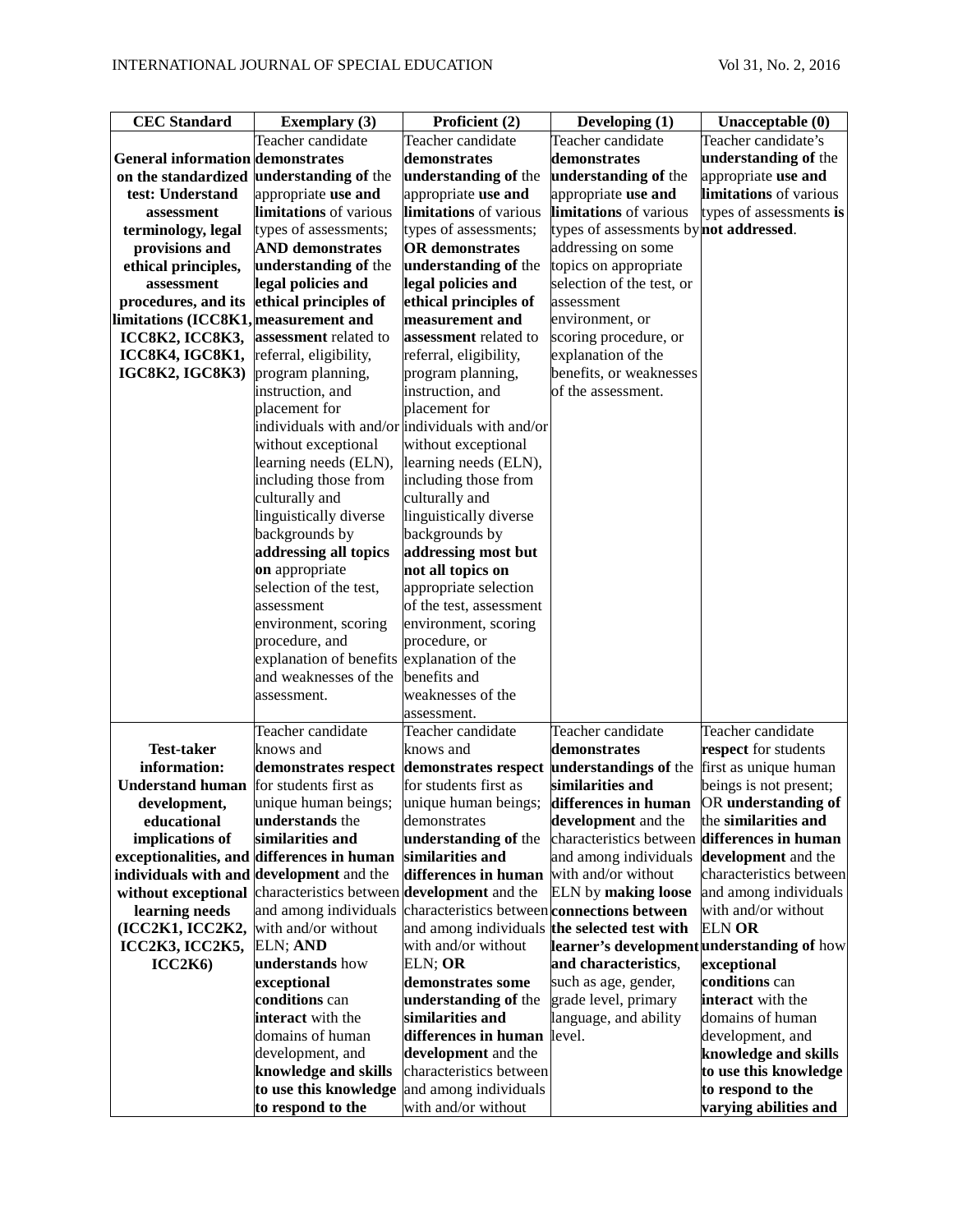| varying abilities and                  | ELN by making some     | behaviors of            |
|----------------------------------------|------------------------|-------------------------|
| behaviors of                           | connections between    | individuals with        |
| <b>individuals</b> with                | the selected test with | and/or without $ELN$ is |
| and/or without ELN by <b>learner's</b> |                        | not addressed and       |
| making close                           | development and        | makes no connections    |
| connections between                    | characteristics, such  | between the selected    |
| the selected test with                 | as age, gender, grade  | test with learner's     |
| learner's                              | level, primary         | development and         |
| development and                        | language, and ability  | characteristics.        |
| characteristics, such                  | level.                 |                         |
| as age, gender, grade                  |                        |                         |
| level, primary                         |                        |                         |
| language, and ability                  |                        |                         |
| level.                                 |                        |                         |

| <b>CEC</b> Standard                        | <b>Exemplary (3)</b>                            | Proficient (2)                                               | Developing $(1)$        | Unacceptable (0)    |
|--------------------------------------------|-------------------------------------------------|--------------------------------------------------------------|-------------------------|---------------------|
|                                            | Teacher candidate                               | Teacher candidate                                            | Teacher candidate       | Teacher             |
| <b>Test administration</b>                 |                                                 | demonstrates ability to demonstrates ability to demonstrates |                         | candidate's ability |
| information: Conduct conduct formal and    |                                                 | conduct formal and                                           | knowledge and skills    | to conduct formal   |
| non-biased assessment informal assessments |                                                 | informal assessments                                         | to conduct formal and   | and informal        |
| with technology, and                       | of behavior, learning,                          | of behavior, learning,                                       | informal assessments    | assessments of      |
| report results                             | achievement, and                                | achievement, and                                             | of behavior, learning,  | behavior, learning, |
| (ICC8S1, ICC8S2,                           | environments to design                          | environments to design                                       | achievement, and        | achievement, and    |
| <b>ICC8S3, ICC8S4,</b>                     | learning experiences                            | learning experiences                                         | environments to design  | environments to     |
| <b>ICC8S7, ICC8S9,</b>                     | that support the growth                         | that support the growth                                      | learning experiences    | design learning     |
| <b>IGC8S2, IGC8S3)</b>                     | and development of                              | and development of                                           | that support the growth | experiences that    |
|                                            | individuals with and/or                         | individuals with and/or                                      | and development of      | support the growth  |
|                                            | without ELN; AND                                | without ELN; OR                                              | individuals with and/or | and development     |
|                                            | demonstrates                                    | demonstrates                                                 | without ELN.            | of individuals with |
|                                            | knowledge and skills                            | knowledge and skills                                         |                         | and/or without      |
|                                            | to collaborate with                             | to collaborate with                                          |                         | <b>ELN</b> is not   |
|                                            | families and/or other                           | families and/or other                                        |                         | addressed.          |
|                                            | colleagues to assure                            | colleagues to assure                                         |                         |                     |
|                                            | non-biased,                                     | non-biased,                                                  |                         |                     |
|                                            | meaningful                                      | meaningful                                                   |                         |                     |
|                                            | assessments; and                                | assessments or                                               |                         |                     |
|                                            | demonstrates                                    | demonstrates                                                 |                         |                     |
|                                            | knowledge and skills                            | knowledge and skills                                         |                         |                     |
|                                            | to use appropriate                              | to use appropriate                                           |                         |                     |
|                                            | technologies to support technologies to support |                                                              |                         |                     |
|                                            | assessments.                                    | assessments                                                  |                         |                     |
|                                            | Teacher candidate                               | Teacher candidate                                            | Teacher candidate       | Teacher             |
| <b>Test result</b>                         | demonstrates                                    | demonstrates                                                 | demonstrates            | candidate's ability |
| interpretation and                         | knowledge and skills                            | knowledge and skills                                         | knowledge and skills    | to use the results  |
| recommendation:                            | to use the results of                           | to use the results of                                        | to use the results of   | of assessments to   |
| <b>Interpret assessment</b>                | assessments to help                             | assessments to help                                          | assessments to help     | help identify ELN   |
| information, and                           | identify ELNs and to                            | identify ELN and to                                          | identify ELN and to     | and to develop and  |
| monitor progress                           | develop and implement                           | develop and implement                                        | develop and implement   | implement           |
| (ICC8S5, ICC8S6,                           | individualized                                  | individualized                                               | individualized          | individualized      |
| <b>ICC8S8, IGC8S1,</b>                     | instructional programs,                         | instructional programs,                                      | instructional programs, | instructional       |
| <b>IGC8S4, IGC8S5)</b>                     | as well as to adjust                            | as well as to adjust                                         | as well as to adjust    | programs, as well   |
|                                            | instruction in response                         | instruction in response                                      | instruction in response | as to adjust        |
|                                            | to ongoing learning                             | to ongoing learning                                          | to ongoing learning     | instruction in      |